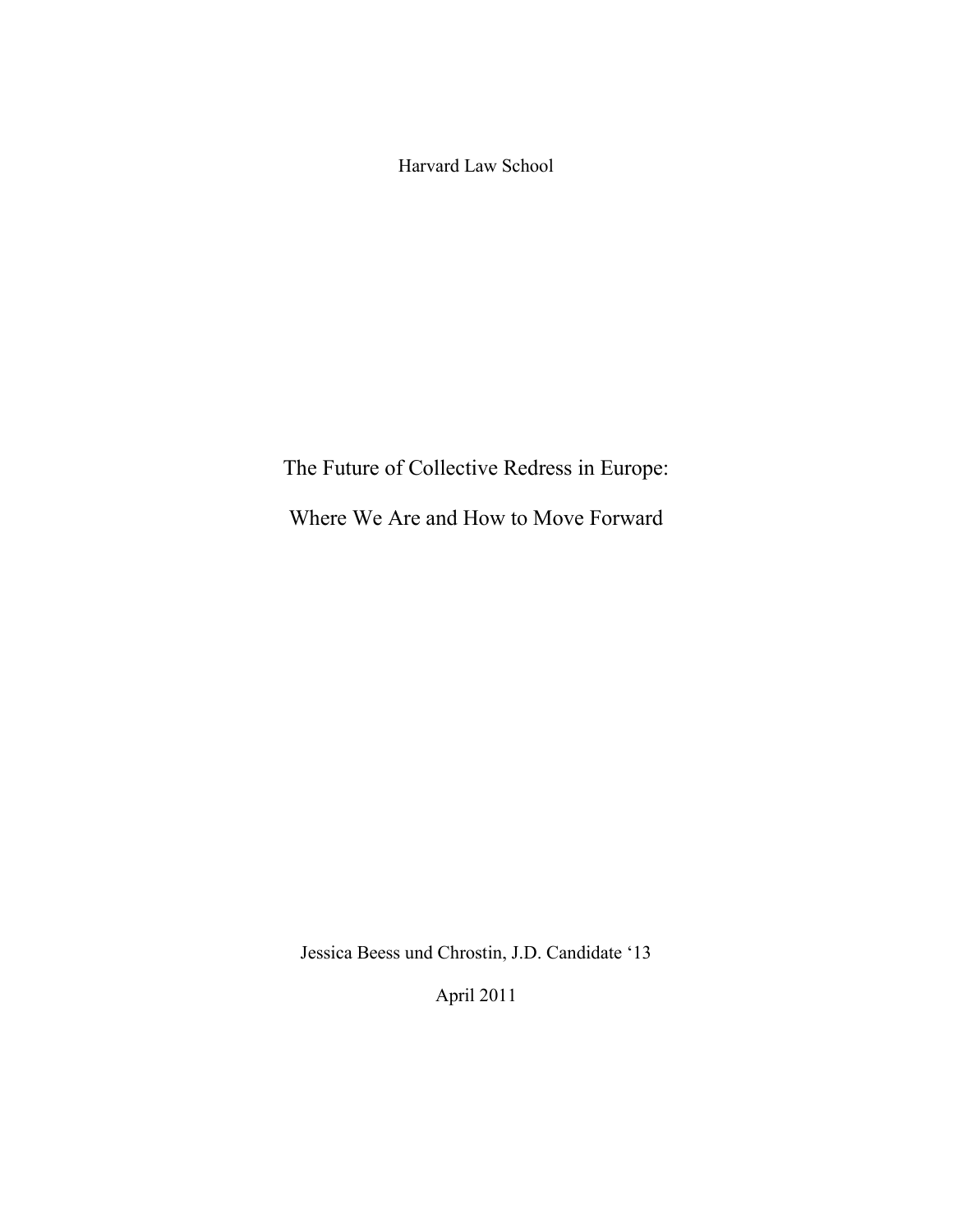The Future of Collective Redress in Europe:

# Where We Are and How to Move Forward

| I. COLLECTIVE REDRESS IN THE UNITED STATES: FROM CLASS ACTION TO CLASS       |
|------------------------------------------------------------------------------|
|                                                                              |
| II. CHANGING CONCEPTIONS OF COLLECTIVE DISPUTE RESOLUTION IN EUROPE 8        |
| A. The Current State of Class Actions and Collective Dispute Resolution      |
|                                                                              |
| B. Calls for Unified EU Collective Dispute Resolution Mechanisms in the      |
|                                                                              |
|                                                                              |
| A. Arbitration Agreement and Opt-in Procedure  16                            |
|                                                                              |
|                                                                              |
| D. Procedural Division Between Class Certification and Hearing on the Merits |
|                                                                              |
|                                                                              |
|                                                                              |
|                                                                              |
|                                                                              |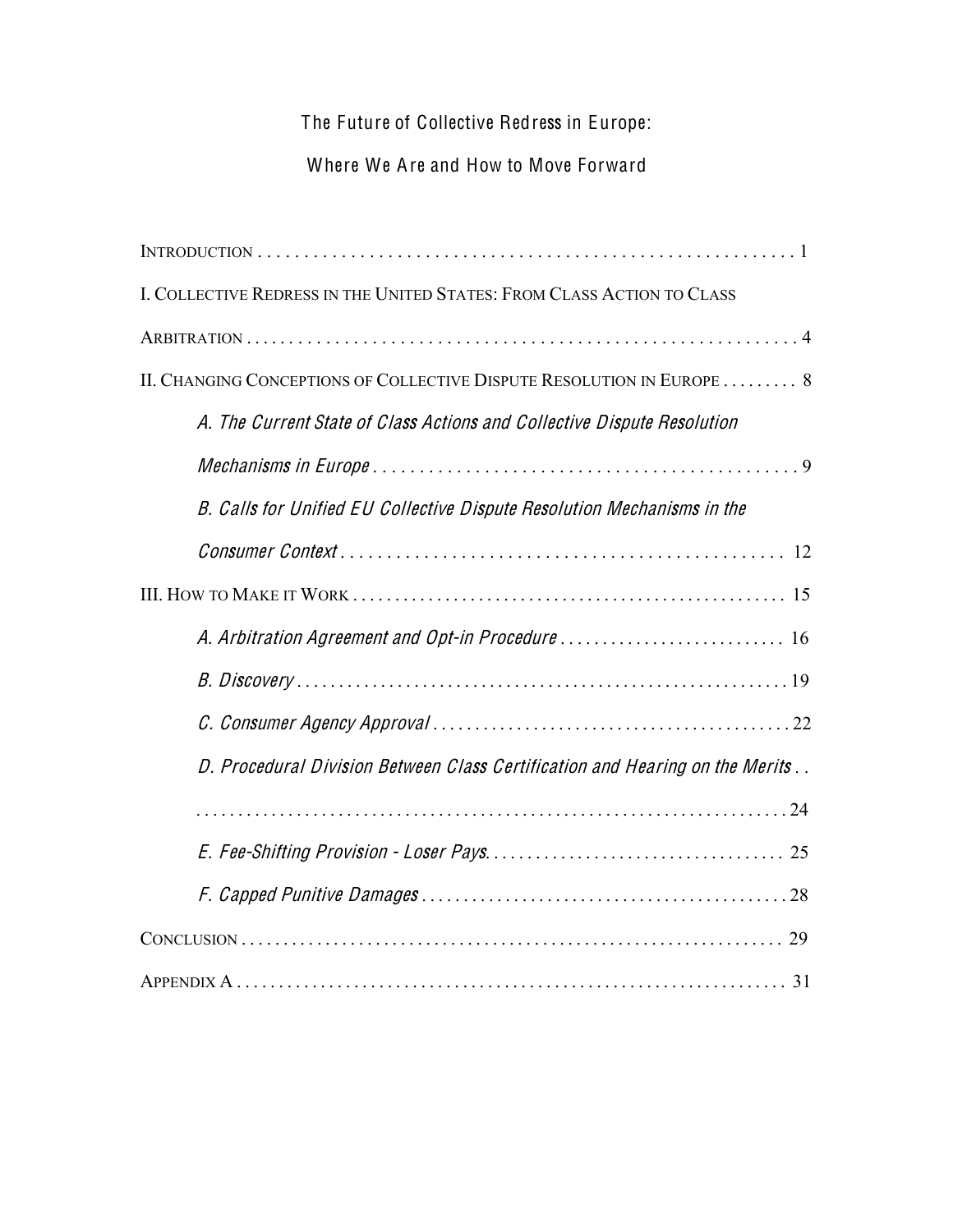#### **INTRODUCTION**

With close to half a billion consumers<sup>1</sup> and the gradual opening up of its internal borders to the free movement of goods and people under the Schengen Agreement.<sup>2</sup> Europe is increasingly recognizing the need for some form of collective redress in the consumer protection context. In the United States justice system, consumer class actions and, since at least  $1982$ ,<sup>3</sup> class arbitrations have been firmly established to address this need. Most European nations, on the other hand, typically prefer regulatory responses to widespread consumer protection problems and have long rejected the concept of U.S. style class actions as contrary to European conceptions of individualized justice.<sup>4</sup> Nevertheless, in recent years, modified versions of class actions have mushroomed across Europe and in February 2011, the European Commission issued a Public Consultation Working Document noting the need for a coherent European approach to collective redress and soliciting comments on how to structure such a mechanism.<sup>5</sup> This paper focuses on collective redress in the consumer rights context and argues that the adoption of a modified version of class arbitration could effectively address European criticisms of

 $1$  KEY FACTS AND FIGURES ABOUT EUROPE AND THE EUROPEANS, available at

http://europa.eu/abc/keyfigures/index\_en.htm.<br><sup>2</sup> The Schengen Agreement, originally signed in Luxembourg in 1985 and subsequently absorbed into European Union law with the 1999 Amsterdam Treaty, creates a single market among its signatories. The territory currently covered by the Schengen rules includes 25 European countries, including three non-EU members (Norway, Switzerland and Iceland).

<sup>&</sup>lt;sup>3</sup> Keating v. Superior Court, 645 P.2d 1192, 1209-10 (Cal. 1982), *rev'd on other grounds, sub nom* Southland Corp. v. Keating, 465 U.S. 1 (1984) (noting that the decision whether or not to order class arbitration proceedings was within the trial court's discretion).

<sup>&</sup>lt;sup>4</sup> See, e.g. Schweizer Bundesblatt, Botschaft zur Schweizerischen Zivilprozessordnung [ZPO], FEDERAL LAW GAZETTE OF SWITZERLAND [BBL], June 28, 2006, 7221-7412. "In der Tat ist es dem europäischen Rechtsdenken fremd, dass jemand ungefragt für eine grosse Zahl von Menschen verbindlich Rechte wahrnehmen darf, ohne dass sich die Berechtigten als Parteien am Prozess beteiligen." *Id.* at 7290. *Author's translation* "Indeed, it is foreign to European legal thought, that someone could, without being asked to, exercise binding rights on behalf of a large number of parties without direct participation of the concerned parties in the legal proceedings."<br><sup>5</sup> Commission Staff Working Document Public Consultation: Towards a Coherent European Approach to

Collectiv<sup>e</sup> Redress, SEC (2011) 173 final (Feb. 4, 2011) (hereinafter Commission Report), availabl<sup>e</sup> <sup>a</sup><sup>t</sup> http://ec.europa.eu/dgs/health\_consumer/dgs\_consultations/ca/docs/cr\_consultation\_paper\_en.pdf.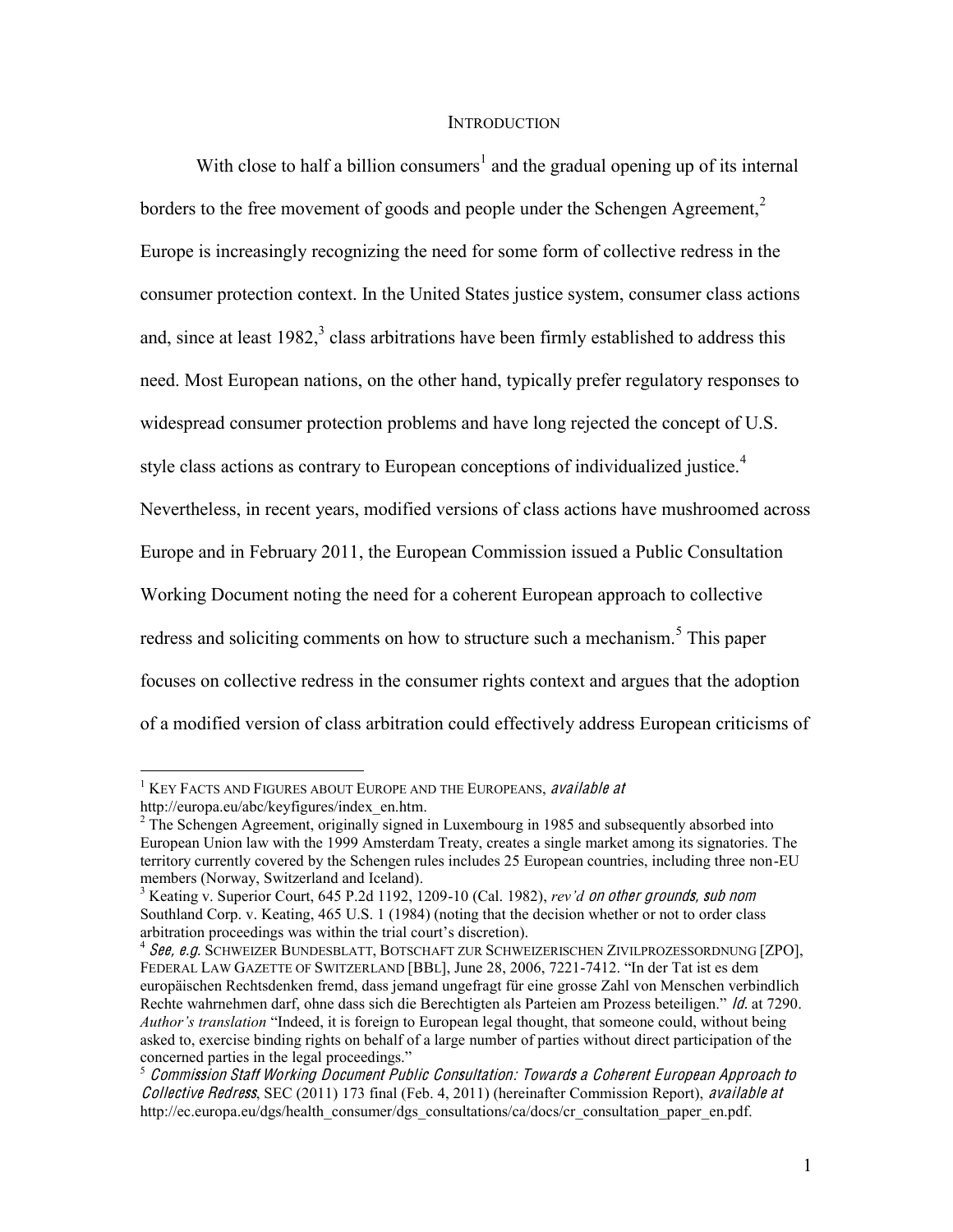U.S. style class actions and provide adequate protections for both potential class members and potential defendants.<sup>6</sup> In order to achieve this balance and to assuage European critics, it is suggested that a European system of collective redress should ideally require (i) an express agreement to arbitrate and an opt-in mechanism to ensure consensual proceedings, (ii) flexible discovery procedures, (iii) consumer agency approval before filing to prevent frivolous actions, (iv) a procedural division between the class certification stage and the hearing on the merits with different arbitrators for each to prevent bias in favor of certifying a class, (v) fee-shifting provisions (loser pays opposing side's costs) to deter the filing of merit-less claims, and (vi) capped punitive damages for intentional or reckless infliction of harm to deter potential wrongdoers and provide an incentive for small claims plaintiffs to opt-in to class arbitration. This hybrid U.S./European approach would provide sufficient incentives for potential plaintiffs to bring a group proceeding (or to opt-in to an ongoing action) while discouraging excessive claim filings and ensuring that potential defendants have an incentive not to recklessly or intentionally cause harm to consumers.

For the purposes of this paper, collective redress means any kind of group action brought by a plaintiff class member (as opposed to a consumer agency or other professional or charitable organization) that is not the result of regular party joinder or claim consolidation. In collective dispute resolution, as defined herein, group members agree to have their claims represented on their behalf while in the latter two categories all parties remain direct participants in the proceedings who get their proverbial day in court.

 $6$  As this paper discusses class arbitration in the consumer rights context, the likely, or at least most common, scenario envisioned is that of a class of consumers bringing an action as plaintiffs against a defendant company or business. Hence, for the remainder of the paper, any examples given will presume that the plaintiff is a group of consumers.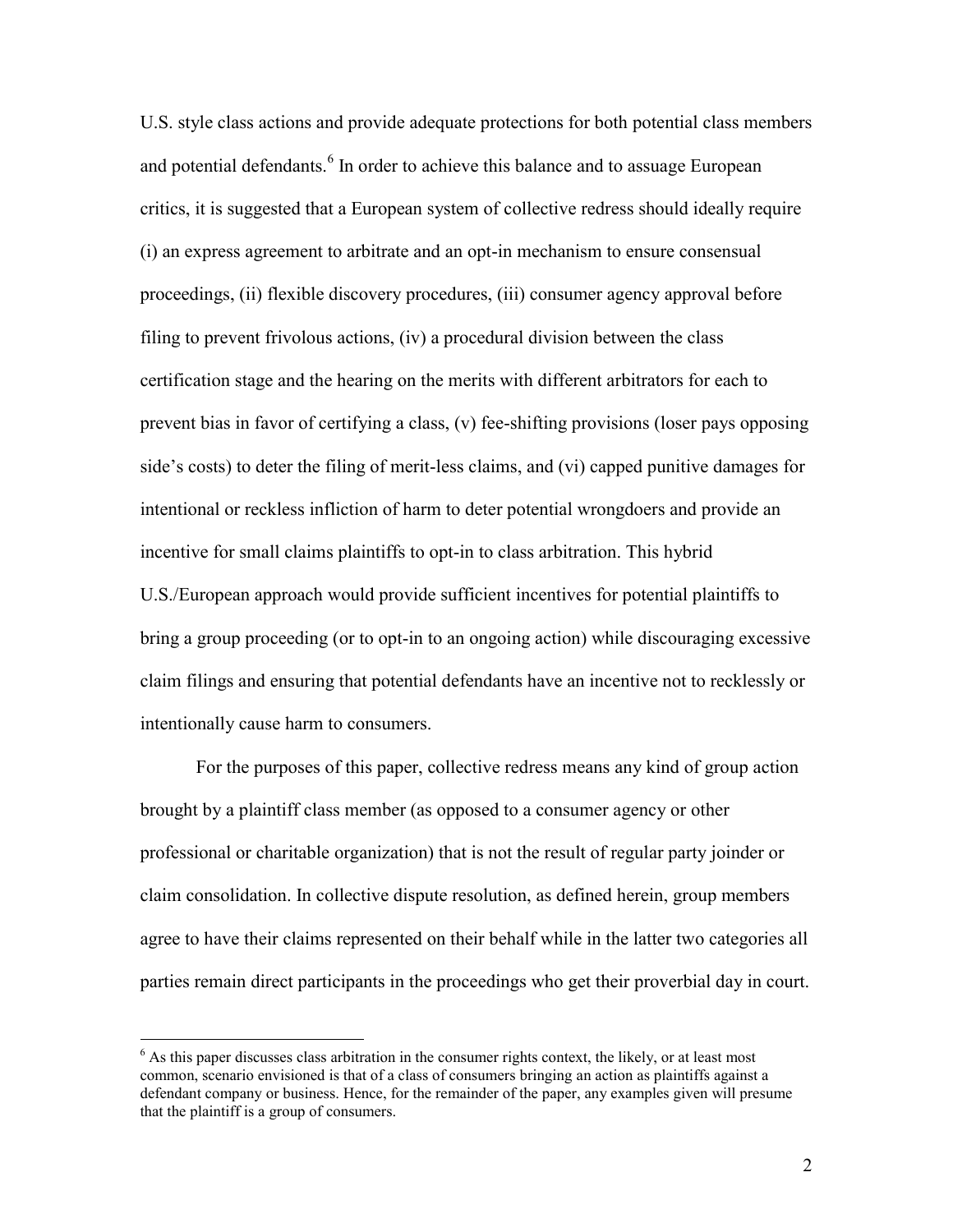The terms aggregate dispute resolution, collective redress, collective dispute resolution, and group claims will be used synonymously for present purposes. Additionally, it should be noted that this paper focuses on procedural suggestions for international class arbitrations in Europe; it is not concerned with class arbitrations filed by international plaintiffs in the U.S. under the class arbitration rules of the AAA or JAMS,<sup>7</sup> or with the enforcement in Europe of international class arbitrations decided in the U.S. $8$  As the 2011 European Commission consultation paper seeks to gauge interest in and solicit suggestions for a uniform collective redress mechanism for the European Union member states, this paper treats Europe as comprising the nations of the EU but additionally includes Norway and Switzerland.<sup>9</sup> Finally, this paper is concerned primarily with crossborder disputes, meaning disputes filed in the European Union that involve either a class of consumers from more than one state and/or a defendant who does business in, and violates the laws of, more than one state.

<sup>&</sup>lt;sup>7</sup> American Arbitration Association Supplementary Rules for Class Arbitrations (effective Oct. 8, 2003), availabl<sup>e</sup> <sup>a</sup><sup>t</sup> http://www.adr.org/sp.asp?id=21936; JAMS Class Action Procedures (effective May 1, 2009), availabl<sup>e</sup> <sup>a</sup><sup>t</sup> http://www.jamsadr.com/rules-class-action-procedures/ 8 For an instructive discussion of enforcement issues in international class arbitration, <sup>s</sup>ee, <sup>e</sup>.g. S.I. Strong,

Enfor<sup>c</sup>ing Class Arbitration in <sup>t</sup>h<sup>e</sup> International Sph<sup>e</sup>re: Du<sup>e</sup> Process and Publi<sup>c</sup> Policy Concern<sup>s</sup>, 30 U. PA. J. INT'L L. 1 (2008-2009) (arguing that international class arbitration does not violate international norms of due process or public policy and should therefore be treated by enforcing courts like regular arbitration awards under the Convention on the Recognition and Enforcement of Foreign Arbitral Awards (hereinafter New York Convention)); S.I. Strong, The Sounds of Silence: Are U.S. Arbitrators Creating Internationally Enforceabl<sup>e</sup> Award<sup>s</sup> Whe<sup>n</sup> Ordering Class Arbitration in Case<sup>s</sup> <sup>o</sup>f Contractual Silence or Ambiguity?, 30 MICH. J. INT'L L. 1017 (2008-09) (arguing that U.S. methods of construing arbitration clauses in the absence of express class arbitration provision is consistent with international norms and that U.S. based class arbitration awards should therefore not face blanket rejection abroad); Michael Haravon, Enforcement <sup>o</sup>f Annulled Foreign Arbitration Awards: Th<sup>e</sup> French Suprem<sup>e</sup> Court Confirm<sup>s</sup> Th<sup>e</sup> Hilmarton Trend, MEALEY'S INT'L. ARB. REPORT, Vol. 22, Iss. 9 (Sept. 2007) (discussing the risk of enforcement of inconsistent foreign arbitration awards in Europe).

<sup>&</sup>lt;sup>9</sup> Norway is included in the definition of Europe due to its inclusion in the area covered by the Schengen Agreement and its relatively advanced class action procedures that offer an interesting perspective on how to structure a modified version of U.S. style class actions. See infra Table 2. Switzerland is included because it too is covered by the Schengen Agreement and because of its increasingly dominant role as a locus arbitrandi in the centre of Europe. As of 2011, the European Union Member States are Austria, Belgium, Bulgaria, Cyprus, Czech Republic, Denmark, Estonia, Finland, France, Germany, Greece, Hungary, Ireland, Italy, Latvia, Lithuania, Luxembourg, Malta, Netherlands, Poland, Portugal, Romania, Slovakia, Slovenia, Spain, Sweden, and the United Kingdom.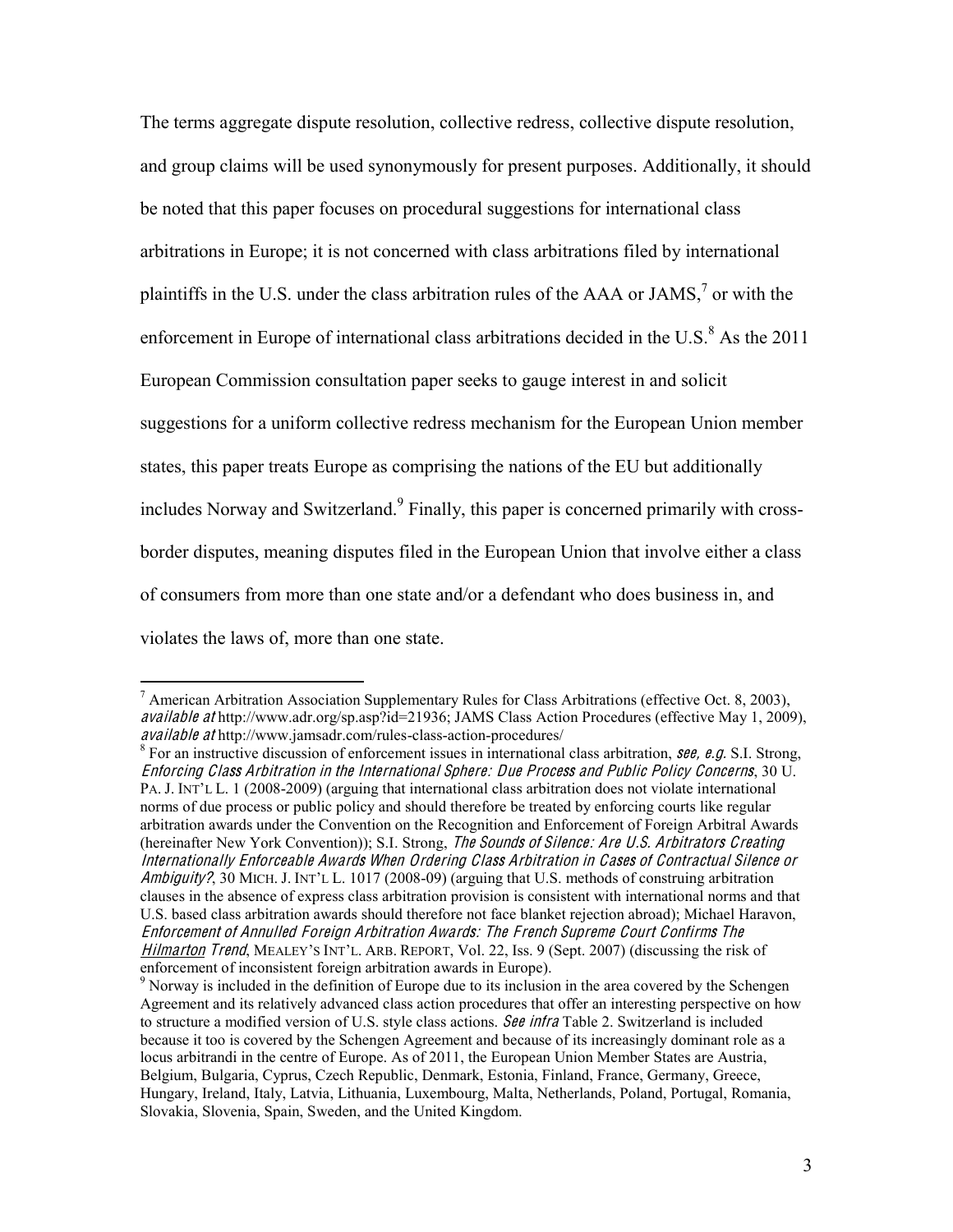Section I briefly discusses class actions and arbitrations in the United States today to provide basic background information relevant to understanding European criticisms thereof.<sup>10</sup> Section II focuses on sketching the current landscape of collective redress mechanisms in Europe and notes the increasing shift towards a recognition of the need for some form of collective redress, at least in the consumer rights protection context. At the same time, the general consensus seems to remain that any type of uniform European aggregate dispute resolution would need to differ substantially from U.S. style class actions. Finally, section III addresses European criticisms of class actions and suggests that class arbitrations specifically tailored to address European concerns about, inter alia, over-litigation and settlement coercion could provide an adequate mechanism for collective dispute resolution in Europe.

#### I. COLLECTIVE REDRESS IN THE UNITED STATES: FROM CLASS ACTION TO CLASS

#### **ARBITRATION**

The federal class action device was first adopted in 1937 in Federal Rule (FRCP) 23 and, in spite of the enduring controversy surrounding class action practice,  $\frac{11}{11}$  its use has greatly expanded since the 1966 amendments.<sup>12</sup> In 1982, the Supreme Court opened the door to the further expansion of class action practice by holding that it was at the trial court's discretion to order class arbitration where neither party contended that such a

<sup>&</sup>lt;sup>10</sup> For a more detailed discussion of U.S. class actions and class arbitration procedures, **see, e.g.** RICHARD A. NAGAREDA, THE LAW OF CLASS ACTIONS AND OTHER AGGREGATE LITIGATION (2009).

 $^{11}$  See, e.g. John C. Coffee, Class Wars: The Dilemma of the Mass Tort Class Action, 95 COLUM. L. REV. 1343 (1995); Martin H. Redish, Class Actions and the Democratic Difficulty: Rethinking the Intersection of Privat<sup>e</sup> Litigation and Publi<sup>c</sup> Goals, 2003 U. CHI. LEGAL F. 71 (2003); Samuel Issacharoff, Regulating After the Fact, 56 DEPAUL L. REV. 375 (2007); Geoffrey P. Miller & Jonathan R. Macey, *The Plaintiffs'* Attorney's Role in Class Action and Derivative Litigation: Economic Analysis and Recommendations for Reform, 58 U. CHI. L. REV. 1 (1991).<br><sup>12</sup> Arthur Miller, *Of Frankenstein Monsters and Shining Knights: Myth, Reality, and the "Class Action* 

Problem," 92 HARV. L. REV. 664, 665-66 (1979).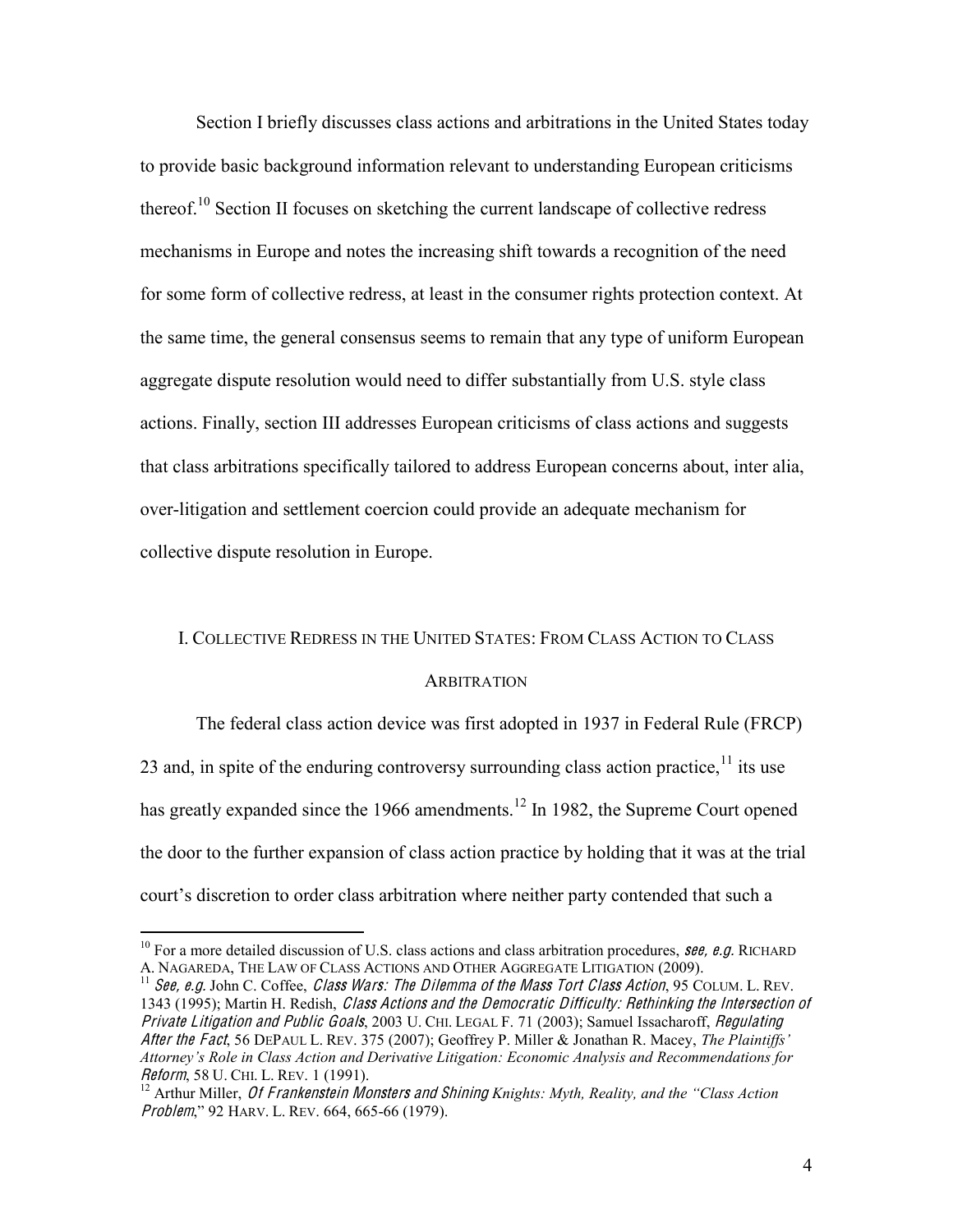procedure was preempted by the rules of the Federal Arbitration Act (FAA).<sup>13</sup> Although it did not pass judgment on the desirability of class arbitration proceedings in general,  $14$ the Supreme Court's decision in *Keating* effectively led to the extension of class proceedings into the arena of private dispute resolution. A long line of cases, most notably the Supreme Court's decision in *Green Tree Financial Corp. v. Bazzle*,<sup>15</sup> has since confirmed the legitimacy of class arbitrations and two leading U.S. based arbitration associations, the American Arbitration Association (AAA) and the Judicial Arbitration and Mediation Service (JAMS), have each adopted procedures specifically for class arbitrations.<sup>16</sup> Under both the AAA and JAMS rules, class arbitrations proceed in two stages: (1) the clause construction stage in which the arbitrator determines whether class arbitrations are permitted by the underlying contractual arbitration clause, and (2) the class certification and hearing on the merits stage.

The AAA's policy on Class Actions states that a claim will pass stage 1 where the underlying agreement contains an arbitration clause that requires disputes to be resolved under the AAA's rules, even if the clause does not expressly mention class arbitration. As the parties are deemed to be aware of the AAA's rules, they have consequently consented to them and since the AAA's rules include class arbitration provisions, the parties have

<sup>&</sup>lt;sup>13</sup> Southland Corp. v. Keating, 465 U.S. 1 (1984)<br><sup>14</sup> A discussion of the relative benefits of class actions and class arbitrations, and of the legitimacy of the class arbitration procedure in general lies outside the scope of this paper. For an interesting discussion see, <sup>e</sup>.g. Carole J. Bucker, Du<sup>e</sup> Process in Class Arbitration, 58 FLA. L. REV. 185 (2006); David S. Clancy & Matthew Stein, An Uninvited Guest: Class Arbitration and the Federal Arbitration Act's Legislative History, 63 BUS. LAW. 55 (2007-08); Michael P. Daly, Come One, Come All: The New and Developing World <sup>o</sup>f Nonsignatory Arbitration and Class Arbitration, 62 U. MIAMI L. REV. 95 (2007-08); Sarah Engel  $&$  Sherry Tropin, *Class Action Arbitration: A Plaintiff's Perspective*, 5 FIU L. REV. 145 (2009); STUART T. ROSSMAN ET AL., CONSUMER CLASS ACTIONS (National Consumer Law Center ed.,  $7<sup>th</sup>$  ed. 2010).<br><sup>15</sup> Green Tree Financial Corp. v. Bazzle, 539 U.S. 444 (2003) ("if we enforced a mandatory, adhesive

arbitration clause, but prohibited class actions in arbitration where the agreement is silent, the drafting party could effectively prevent class actions against it without having to say it was doing so in the agreement."). <sup>16</sup> See supra note 7 and accompanying text.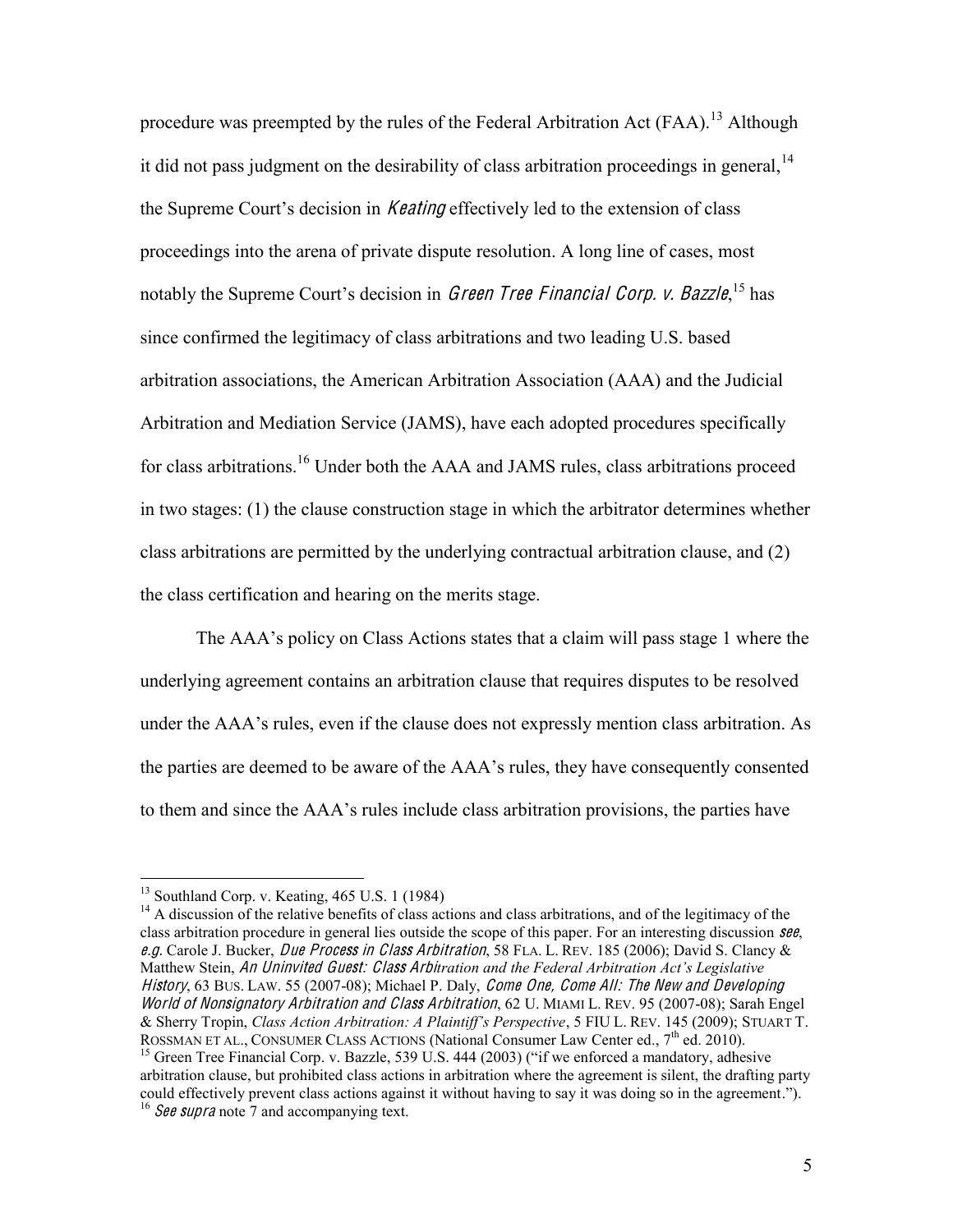consented to class arbitrations too.<sup>17</sup> The JAMS has a similar standard that construes an arbitration clause as permitting class arbitrations where it does not expressly exclude them and where the arbitration clause provides for disputes to be resolved under JAMS' rules.<sup>18</sup> Whether these stage 1 guidelines will withstand the tide of the Supreme Court's recent decision in *Stolt-Nielsen S.A. v. Animal Feeds International Corporation*,<sup>19</sup> remains to be seen. ( $\mathcal{S}\theta\theta$  discussion, *infra*, and footnote 23.)

As the AAA and JAMS rules for stage 2 closely mirror FRCP 23, class arbitrations take essentially the same form as class actions once an arbitration clause passes the construction stage. In a nutshell, therefore, in order to achieve class certification, a potential class of plaintiffs wishing to bring a class arbitration must satisfy the four standards set out in FRCP 23 - numerosity, commonality, typicality, and representativeness. In addition, AAA and JAMS standards mandate that class counsel must fairly and adequately represent the interests of the class and that each class member has entered into an agreement containing an arbitration clause that is substantially similar to that signed by the class representative and each of the other class members.<sup>20</sup> These procedural rules seem to combine opt-in and opt-out procedures as they require that a potential class member opted-in by signing the contract containing the arbitration clause construed to permit class arbitrations while reserving the right of a party to opt-out of the

<sup>&</sup>lt;sup>17</sup> American Arbitration Association Policy on Class Arbitrations (Jul. 14, 2005), *available at* www.adr.org/classarbitrationpolicy.

 $18$  JAMS, Class Action Procedures R, 1, *available at* 

http://www.jamsadr.com/files/Uploads/Documents/JAMS-Rules/JAMS\_Class\_Action\_Procedures-2009.pdf.<br><sup>19</sup> Stolt-Nielsen S.A. v. AnimalFeeds Int'l Corp., 130 S. Ct. 1758 (2010).<br><sup>20</sup> AAA, Supplementary Rules for Class Arbitrations Rules 4(a), (5)-(6), *available at* 

www.adr.org/sp.asp?id=21936; JAMS, Class Action Procedures R. 3.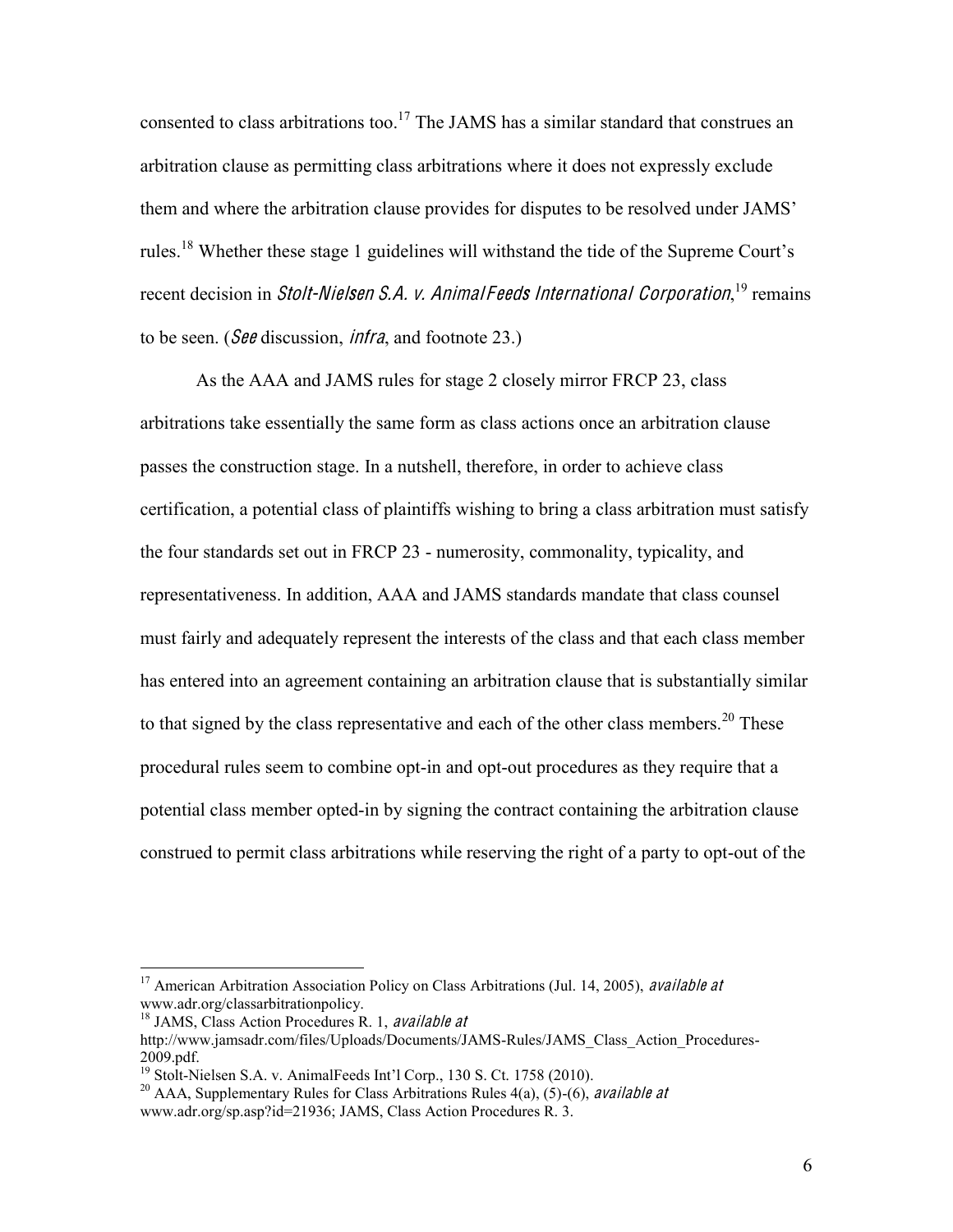potential class should they wish to do so. As of 2011, over 300 class arbitrations were filed with the AAA alone. $21$ 

The Supreme Court's 2010 decision in *Stolt-Nielsen*, however, has thrown much existing precedent into question and seems to indicate that the Court's heretofore generally pro-class arbitration stance might be on the decline. In Stolt-Nielsen, the Supreme Court overturned an arbitration decision that allowed a class arbitration to proceed where the arbitration clause was silent on the question of whether such a procedure should be available. According to the majority opinion, the arbitration panel exceeded its power by deciding the question of whether to allow class arbitration based on its own perception of sound public policy rather than on the parties' intentions. The Stolt-Nielse<sup>n</sup> opinion has given rise to much speculation about the future of class arbitration in the U.S., a detailed discussion of which lies outside the scope of this paper.<sup>22</sup> For present purposes, suffice it to say that it is this author's opinion that *Stolt*-*Nielsen* does not sound the death knell for class arbitration, although it might lead to arbitrators being more circumspect in their arbitration clause interpretations and finding fewer implicit agreements to arbitrate class claims.<sup>23</sup> Regardless, the Court's opinion in

<sup>22</sup> For a more detailed discussion of the possible implications of Stolt-Nielsen, **see, e.g.** Alan S. Kaplinsky et al., Jr., Arbitration Developments: Has the Supreme Court Finally Stepped In?, 66 BUS. LAW. 529 (2011); Joel D. Rosen & James B. Shrimp, Ye<sup>s</sup> <sup>t</sup><sup>o</sup> Arbitration, Bu<sup>t</sup> Did I Als<sup>o</sup> Agree <sup>t</sup><sup>o</sup> Class Action and Consolidated Arbitration?, 30-WTR FRANCHISE L.J. 175 (2011); Keerthi Sugurmaran, Arbitration *±* United States Supreme Court Sounds the Death Knell for Class Arbitration - Stolt-Nielsen S.A. V. AnimalFeeds *Int'l Corp., 130 S. Ct. 1758 (2010), 16 SUFFOLK J. TRIAL & APP. ADVOC. 147 (2011); S.I. Strong, Does Class Arbitration 'Change the Nature' of Arbitration? Stolt-Nielsen and First Principles, 17 HARV.* NEGOT. L. REV. (forthcoming 2011).

 $21$  Rule 9(b) of the AAA Supplementary Rules for Class Arbitrations provides that the AAA shall maintain a Class Arbitration Docket on its website containing basic information on class arbitrations filed under its rules. As of April 21, 2011, the AAA docket listed 302 class arbitration filings. Available at www.adr.org/sp.asp?id=25562 (last visited April 21, 2011). Since the AAA docket does not include ad hoc class arbitrations and the JAMS does not provide a class arbitration docket, this number is likely underinclusive.

<sup>&</sup>lt;sup>23</sup> The maiority opinion in *Stolt-Nielsen* was careful not to overrule *Bazzle* by emphasizing (1) that the present case had a crucial maritime law dimension for which the Federal Arbitration Act has special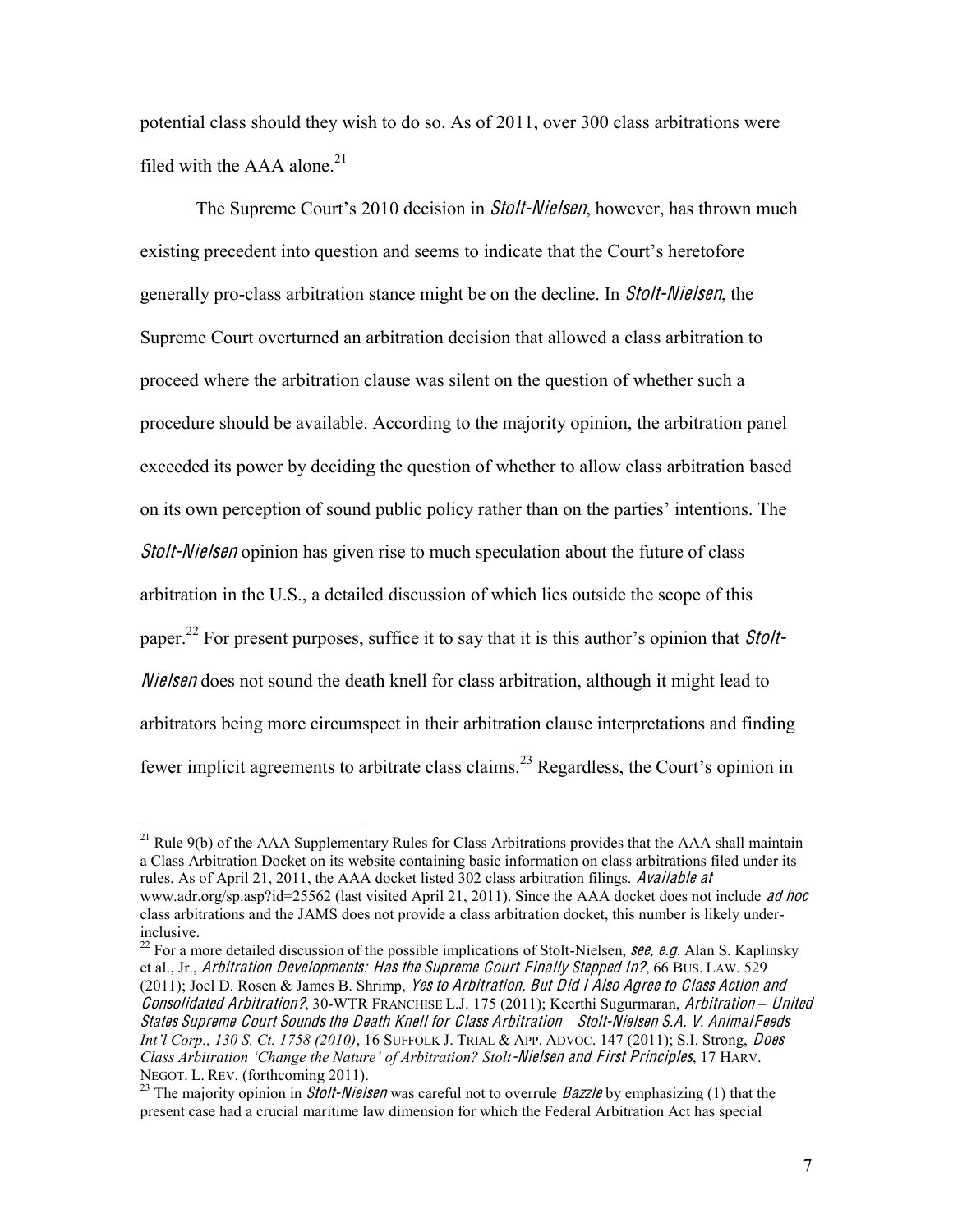Stolt-Nielse<sup>n</sup> did not purport to criticize or outlaw class arbitrations and should therefore not be interpreted as a U.S. rejection of the procedure in general.

## II. CHANGING CONCEPTIONS OF COLLECTIVE DISPUTE RESOLUTION IN EUROPE

Ironically, in spite of Europe's apparent distaste for collective dispute resolution, the concept of a class action actually traces its roots to a procedural device utilized by the Courts of Chancery, the "bill of peace," in seventeenth century England.<sup>24</sup> Since this procedure fell into disuse, however, European scholars and lawmakers have not shied away from criticizing U.S. style class actions and expressly rejecting the possibility of their expansion into the European legal system. The following section notes that in recent years there has been a marked shift in European perceptions of collective redress from

 $\overline{a}$ 

provisions and (2) that the parties before the arbitrator in *Stolt-Nielsen* had stipulated that their contract was silent on whether class arbitration was permitted. Silent in this context does not mean merely the absence of an express class arbitration clause, but rather that the parties to the contract had not decided whether class arbitration should be an available procedure. In the absence of such a decision, arbitration cannot be mandated by an arbitration panel based on the arbitrators' notions of sound public policy. Arbitration is a purely consensual dispute resolution mechanism that is only available upon all the parties' consent. However, the Court in *Stolt-Nielsen* seems to wish to expressly leave open the window for class arbitration even where the contract does not explicitly provide for class arbitration, so long as the parties' *intentions* to make class arbitration available can be inferred: "It may be appropriate to presume that parties to an arbitration agreement implicitly authorize the arbitrator to adopt those procedures necessary to give effect to the parties' agreement. See Howsam v. Dean Witter Reynolds, Inc. 537 U.S. 79, 84, 123 S. Ct. 588, 154 L.Ed.2d 491 (2002). But an implicit agreement to authorize class action arbitration is not a term that the arbitrator may infer *solely from* the fact of an agreement to arbitrate. The differences between simple bilateral and complex class action arbitration are too great for such a presumption..." (emphasis added). Stolt-Nielsen at 1769. The Court here seems to suggest that such an inference may be permissible where there is more evidence of the parties' intentions than a generic arbitration clause. Indeed, Justice Alito's majority opinion expressly criticizes the arbitrators for focusing their opinion on explaining pro-arbitration public policy rather than framing it in terms of the parties' intentions. In effect, this means that the default interpretation of an arbitration clause without express class arbitration provision is that class arbitration is not allowed and that the arbitrator must find some affirmative indication that class-wide relief is permitted by the arbitration clause of the underlying contract. As a result, it can be assumed that class arbitrations will still be possible in the future, but that arbitrators will need stronger evidence of the parties' intentions before issuing a clause construction that would allow the parties to proceed to seek class-wide relief through arbitration.

<sup>&</sup>lt;sup>24</sup> For a detailed history of class actions, **see STEPHEN C. YEAZELL, FROM MEDIEVAL GROUP LITIGATION TO** THE MODERN CLASS ACTION (1987). See also Thomas D. Rowe Jr., A Distant Mirror: The Bill of Peace in Early Modern American Mass Torts and Its Impli<sup>c</sup>ation<sup>s</sup> for Modern Class Actions, Duke Law Faculty Scholarship, Paper 107 (1997). Available at

http://scholarship.law.duke.edu/cgi/viewcontent.cgi?article=1084&context=faculty\_scholarship.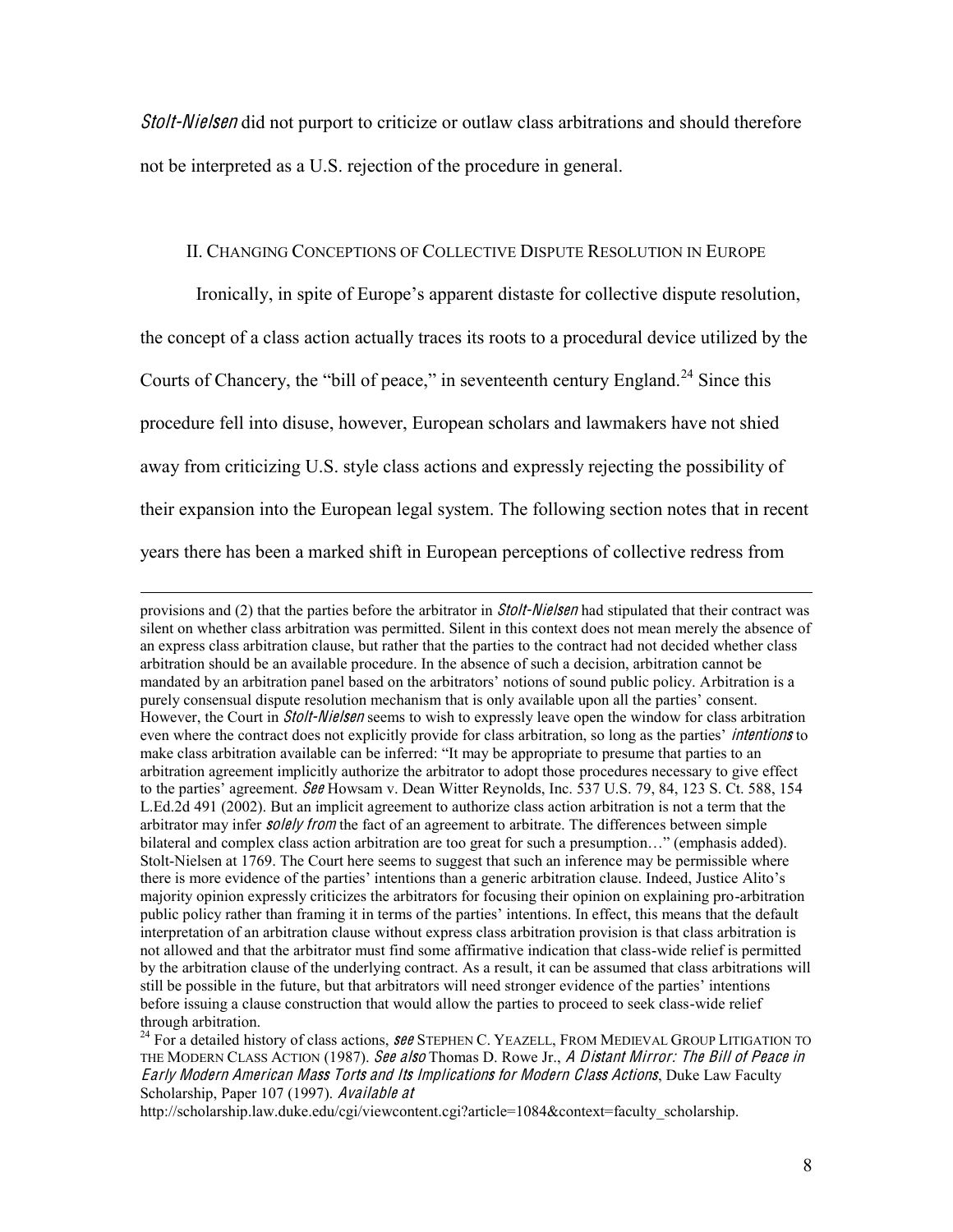condemnation to guarded acceptance. Indeed, many countries across Europe have already adopted some form of collective dispute resolution mechanism<sup>25</sup> and the European Commission recently issued a consultation document acknowledging the need for a uniform European collective redress procedure in the context of consumer rights and protection. Nevertheless, the general European consensus remains that U.S. style class actions are undesirable and contrary to European legal principles and that any uniform collective redress mechanism for Europe would hence require specific tailoring to assuage European fears of U.S. class litigation.

# A. Th<sup>e</sup> Current Stat<sup>e</sup> <sup>o</sup>f Class Action<sup>s</sup> and Collectiv<sup>e</sup> Disput<sup>e</sup> Resolution Mechanism<sup>s</sup> in Europ<sup>e</sup>

As the European Justice Forum (EJF) declared in its response to a 2008 Consumer Collective Redress Green Paper, "it is clear that no one wants to replicate in Europe the American class action system.<sup>226</sup> This opinion rests at least partially on the generally perceived shortcomings of U.S. style class actions including, inter alia, excessive litigation, intense pressure to settle, exorbitant discovery costs, and the streamlining of individual claims that effectively denies plaintiffs their proverbial day in court.<sup>27</sup> In spite of these fears, however, a significant number of European states have adopted some form of class action. Table 1, infra, provides a snapshot of which countries (1) have enacted class action related legislation, (2) permit claims by class members (named plaintiffs or

<sup>&</sup>lt;sup>25</sup> See infra Tables 1 and 2. See also Rhonda Wasserman, *Transnational Class Actions and* Interjurisdictional Preclusion, 86 Notre Dame Law Review (2010); Richard Nagareda, Aggr<sup>e</sup>gat<sup>e</sup> Litigation across the Atlantic and the Future of American Exceptionalism, 62 Vanderbilt Law Review 1  $(2009)$ .

 $^{26}$  European Justice Forum, Response to the Green Paper on Consumer Collective Redress (Feb. 25, 2009), p. 4, available at http://ec.europa.eu/consumers/redress\_cons/responses/pract\_EU\_Justice\_forum\_en.pdf. <sup>27</sup> Commission Report at 9. See also Martin H. Redish, *Class Actions and the Democratic Difficulty:* 

Rethinking the Intersection of Private Litigation and Public Goals, 2003 U. CHI. LEGAL F. 71 (2003).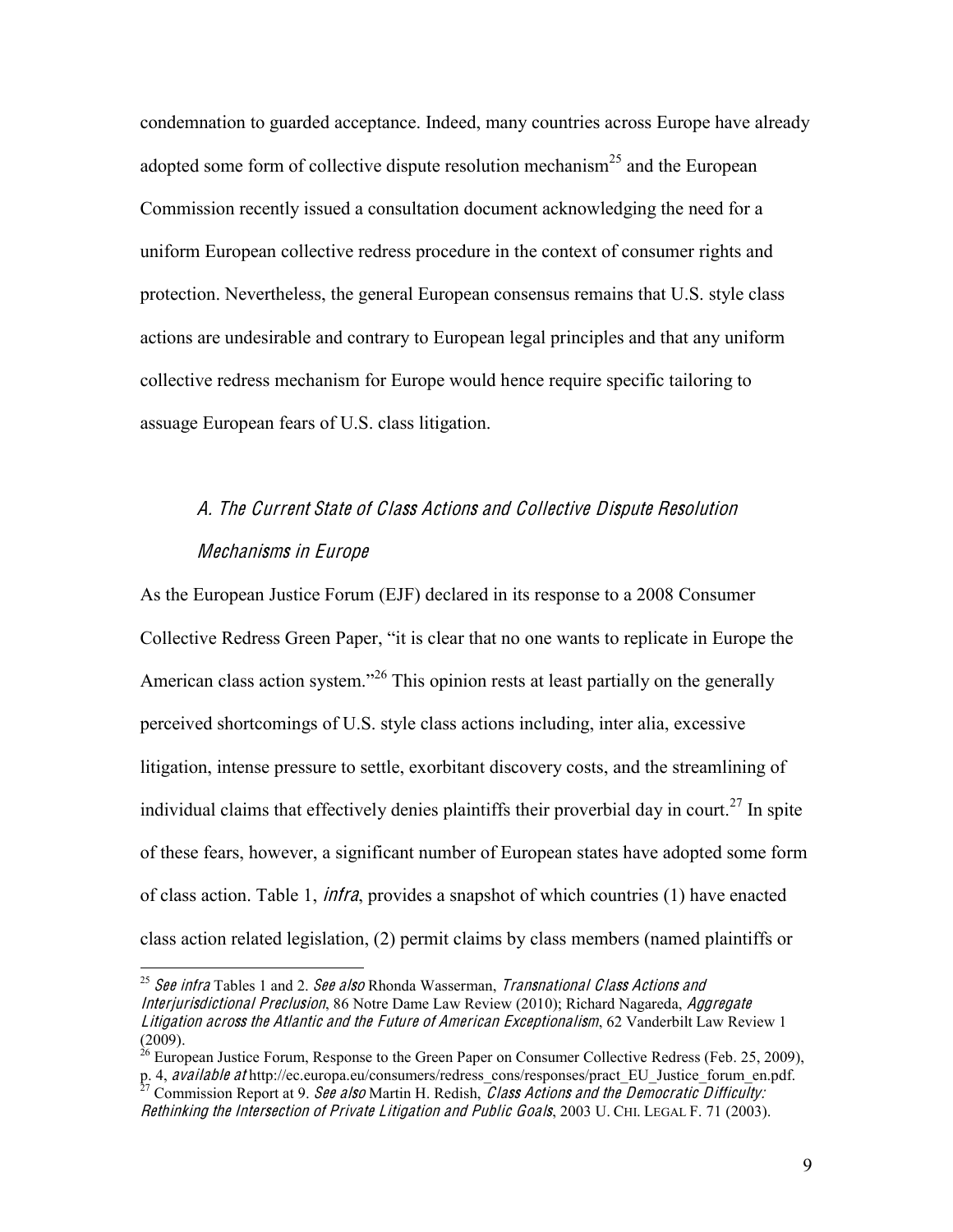class representatives), (3) permit claims by associations, charitable organizations, or public bodies, (4) provide an opt-in procedure or (5) an opt-out procedure. Table 2,  $\text{see}$ Appendix A *infra*, provides further details on each country's class proceeding provisions. TABLE 1 SUMMARY OF EUROPEAN COLLECTIVE ACTION PROVISIONS

| Country     | Legislation             | Claims by   | Claims by                | Opt-in                   | Opt-Out                      |
|-------------|-------------------------|-------------|--------------------------|--------------------------|------------------------------|
|             | on Class                | Named       | Associations             | Provision                | Provision                    |
|             | Proceedings             | Plaintiffs  |                          |                          |                              |
| Austria     |                         |             | $\mathbf X$              |                          |                              |
| Belgium     |                         |             | $\mathbf X$              |                          |                              |
| Bulgaria    | $\mathbf X$             | $\mathbf X$ | $\mathbf X$              | $\mathbf X$              | $\mathbf X$                  |
| Cyprus      |                         |             |                          |                          |                              |
| Czech       |                         |             |                          |                          |                              |
| Republic    |                         |             |                          |                          |                              |
| Denmark     | $\mathbf X$             | $\mathbf X$ | $\mathbf X$              | $\mathbf X$              | $\mathbf X$                  |
| Estonia     |                         |             |                          |                          |                              |
| Finland     | $\mathbf X$             |             | $\mathbf X$              | $\mathbf X$              |                              |
| France      | $\mathbf X$             |             | $\mathbf X$              | $\mathbf X$              |                              |
| Germany     | $\bar{\mathbf{X}}$      | $\mathbf X$ | $\mathbf X$              | $\mathbf X$              |                              |
| Greece      | $\bar{\mathbf{X}}$      |             | $\mathbf X$              |                          |                              |
| Hungary     |                         |             |                          |                          |                              |
| Ireland     |                         | $\mathbf X$ |                          | X                        |                              |
| Italy       | $\mathbf X$             |             | $\mathbf X$              | $\mathbf X$              |                              |
| Latvia      |                         |             |                          |                          |                              |
| Lithuania   | $\mathbf X$             | $-{}^{28}$  | $\overline{\phantom{a}}$ | $\overline{\phantom{0}}$ | $\qquad \qquad \blacksquare$ |
| Luxembourg  |                         |             |                          |                          |                              |
| Malta       |                         |             |                          |                          |                              |
| Netherlands | $\mathbf X$             |             | $\mathbf X$              |                          | $\mathbf X$                  |
| Norway      | $\mathbf X$             | $\mathbf X$ | $\mathbf X$              | X                        | $\mathbf X$                  |
| Poland      | $\mathbf X$             | $\mathbf X$ | $\mathbf X$              | X                        |                              |
| Portugal    | $\bf{X}$                | $\mathbf X$ | $\mathbf X$              |                          | $\mathbf X$                  |
| Romania     |                         |             |                          |                          |                              |
| Slovakia    |                         |             |                          |                          |                              |
| Slovenia    |                         |             |                          |                          |                              |
| Spain       | $\mathbf X$             | $\mathbf X$ | $\mathbf X$              | $\mathbf X$              | $\mathbf X$                  |
| Sweden      | $\overline{\mathbf{X}}$ | $\mathbf X$ | $\mathbf X$              | $\mathbf X$              |                              |
| Switzerland |                         |             |                          |                          |                              |
| England &   | $\mathbf X$             | $\mathbf X$ | $\mathbf X$              | $\mathbf X$              |                              |
| Wales       |                         |             |                          |                          |                              |
| Total       | $\overline{15}$         | 10          | 16                       | $\overline{12}$          | $6\phantom{1}$               |

<sup>&</sup>lt;sup>28</sup> Although Lithuania's Civil Procedure Act permits class actions in general, it lacks specification of the procedures to be used and is therefore ineffective. See TABLE 2 infra Appendix 1, note 85.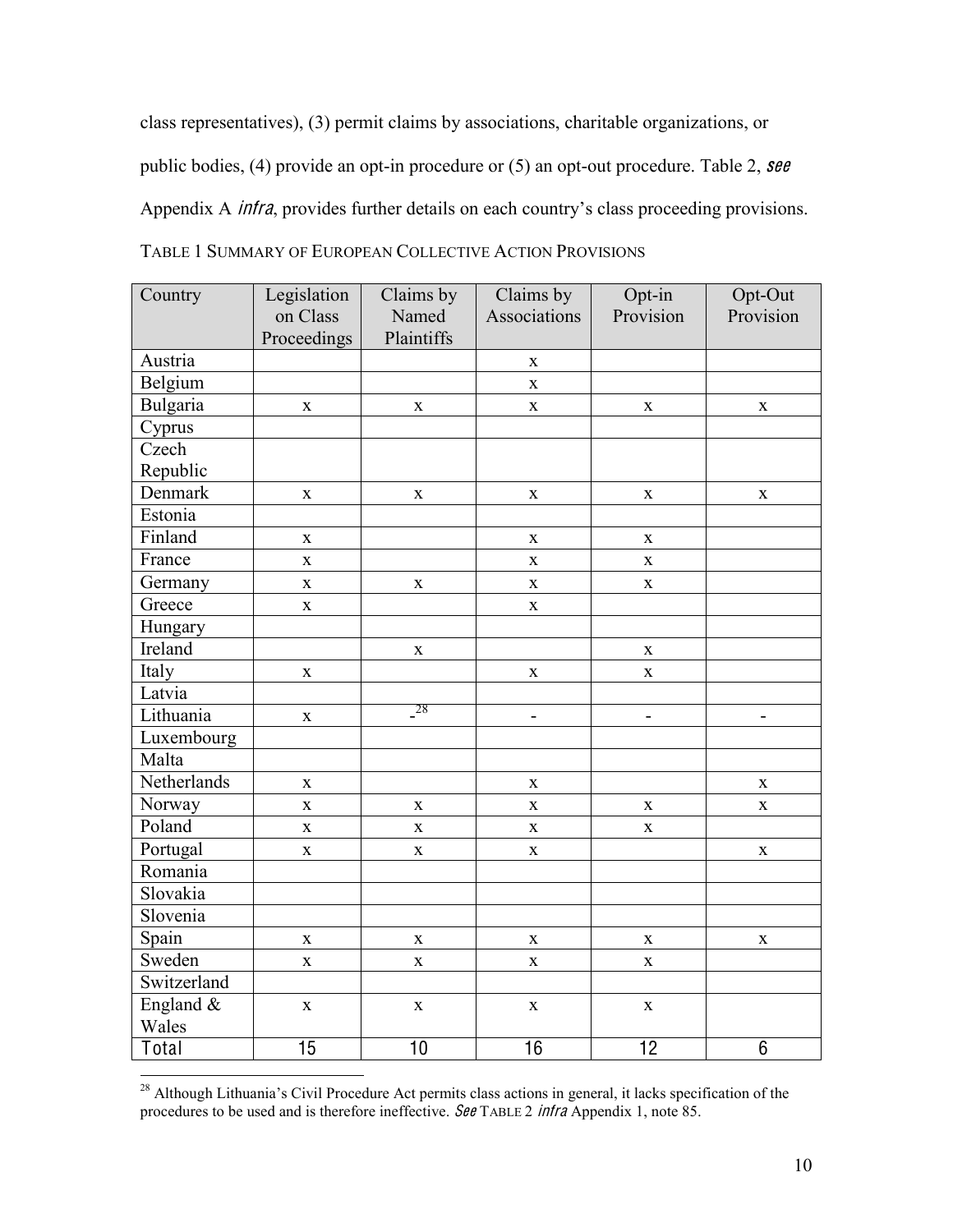As TABLE 1 indicates,  $18^{29}$  of the 29 European countries considered in this paper currently permit some form of class action. Of these 18, ten permit individuals who are also class members to represent the group in court proceedings while a total of 16 countries permit a public body or association to litigate a claim on behalf of a class. Interestingly, of all the countries that permit some form of collective redress, only one (Ireland) allows such redress to be sought by class members but not by associations or organizations. At the same time, seven countries that do not permit class members to bring collective redress proceedings do permit public bodies or associations to bring such claims. This suggests that Europe's historical preference for a regulatory rather than citizen driven litigious response to widespread wrongdoing remains strong despite recent developments in collective redress legislation.

Within the group of countries that permits some form of collective dispute resolution, probably the most widely adopted modification of U.S. style class actions concerns the opt-in/opt-out procedure. While in the United States individuals who do not wish to be part of the class proceedings carry the burden of opting-out, in Europe, only two countries chose to exclusively permit opt-out group actions (Netherlands and Portugal) while four countries permit both opt-in and opt-out procedures, authorizing the trial judge to determine which procedure should be used on a case by case basis. The majority of countries (eight) permit only opt-in class actions. The remaining three countries that allow representative actions provide neither opt-in nor opt-out provisions and permit only associations or public bodies to bring a class action. This again suggests

 $^{29}$  Since Lithuania has enacted legislation permitting class actions, it is counted as one of the 18 countries permitting some form of collective redress. For the remainder of the discussion, however, Lithuania will not be included in the analysis due to the lack of procedural provisions regarding how class actions would work under Lithuanian law.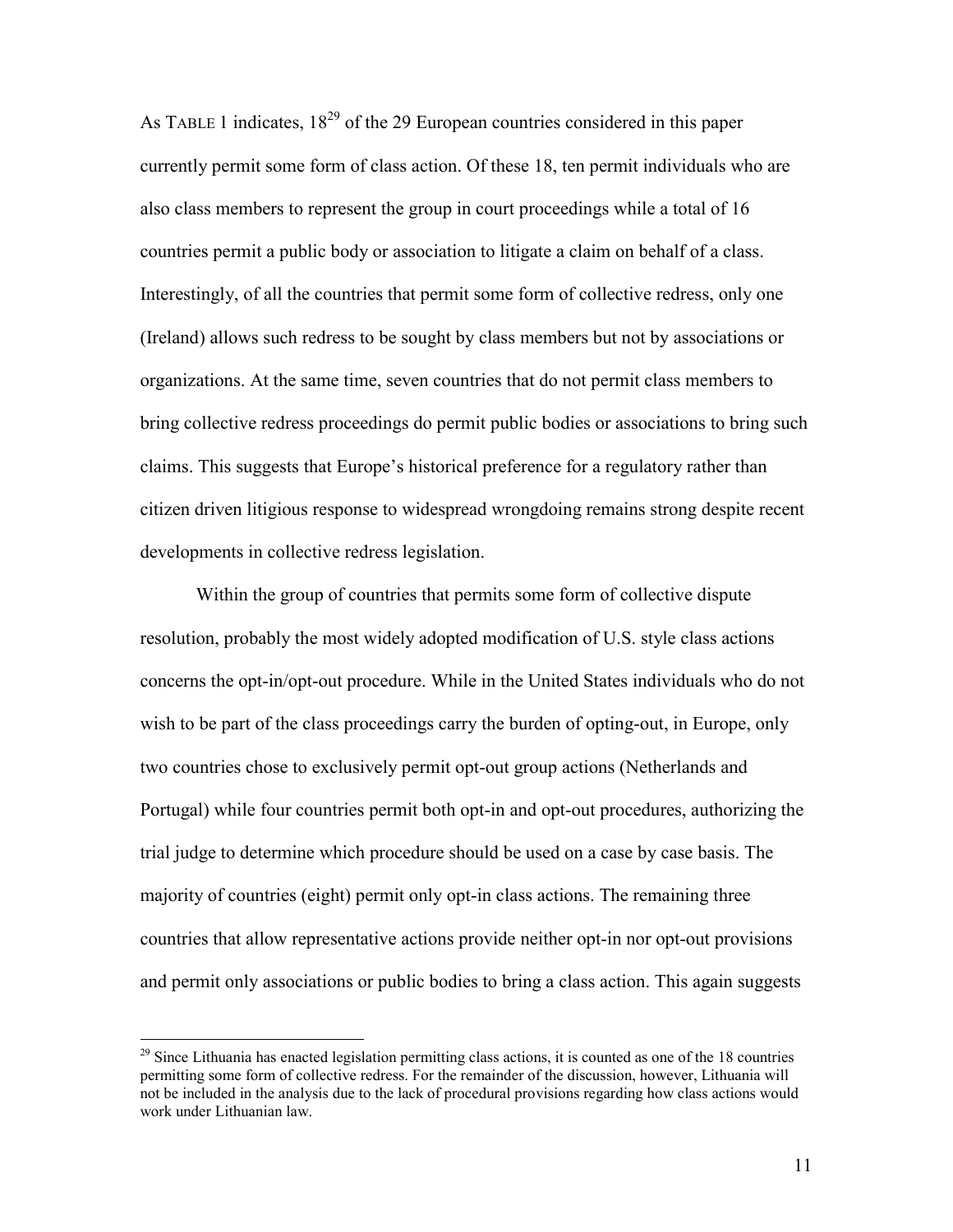the strong preference for regulatory responses to widespread wrongdoing. However, considering that a total of 12 countries permit class actions on an opt-in basis, it appears that the opt-in procedure is likely more in concert with European legal jurisprudence than the opt-out procedure.

Overall, these legislative developments, almost all of which have taken place within the last decade, provide strong support for the proposition that European nations are slowly, but surely recognizing the need for class action procedures and that this need can be met without adopting the full-scale U.S. style class action.

# B. Call<sup>s</sup> for <sup>a</sup> Unified EU Collectiv<sup>e</sup> Disput<sup>e</sup> Resolution Mechanis<sup>m</sup> in th<sup>e</sup> Consume<sup>r</sup> Rights Context

In February 2011, the European Commission seemed to confirm the above proposition when it issued a Public Consultation Working Document expressing the need for a coherent European approach to collective redress.<sup>30</sup> As the Commission points out, "the number of cases requiring enforcement [of European Union (EU) law on consumer rights] has increased substantially because of the larger territorial scope of application of  $EU$  law,<sup> $31$ </sup> especially since the expansion of the territories covered by the Schengen Agreement.<sup>32</sup> At the same time, the Commission recognizes that where the same breach of EU law causes harm to a large number of consumers or businesses, individual lawsuits frequently do not provide an effective means of redress, either to stop unlawful practices or to obtain adequate compensation.<sup>33</sup> Additionally, although the Commission notes that

<sup>&</sup>lt;sup>30</sup> See supra note 5.<br><sup>31</sup> Commission Report at 2.<br><sup>32</sup> See supra note 2.<br><sup>33</sup> Commission Reports at 3.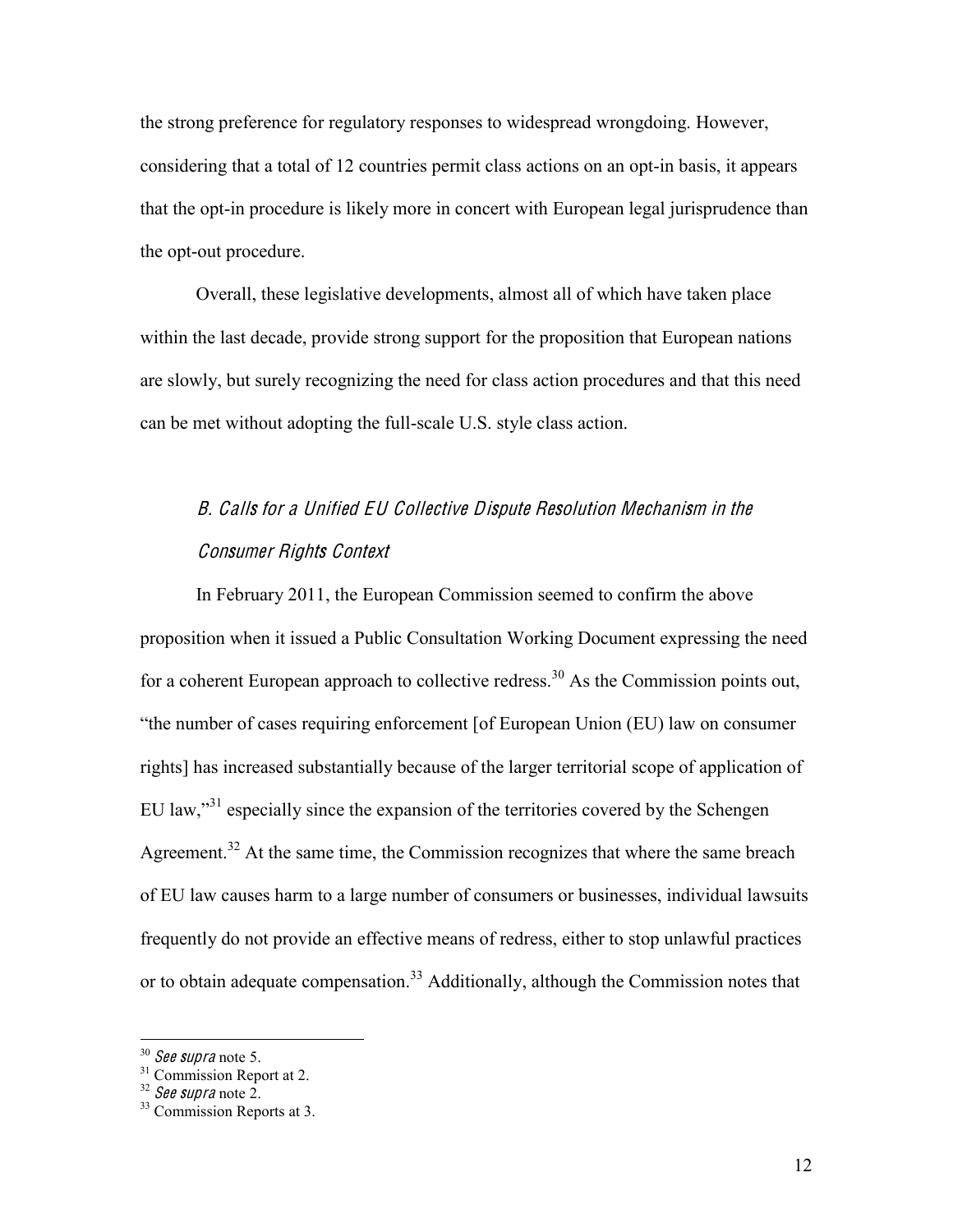every EU member state has a national system of redress, a number of which include procedures for collective redress,  $34$  the procedural laws of "many Member States often leave the courts ill-equipped to deal with the case load efficiently and within a reasonably delay."<sup>35</sup> As Article 47 of the Charter of Fundamental Rights of the European Union provides that everyone subject to the laws of the EU has the right to effective and efficient redress,<sup>36</sup> the Commission concludes that a unified collective redress mechanism is necessary to complement national laws.

In spite of this recognition, it appears firmly established that the importation of U.S. style class actions is not an option and that any framework for collective redress should be tailored to comport with common principles of European legal tradition.<sup>37</sup> In particular, the predominant European fear in adopting a mechanism for collective redress is the possibility of the kind of widespread abuses of the system observed in the U.S.<sup>38</sup> The main force underlying this system abuse, the Commission posits, is the strong economic incentive for parties to bring, or threaten to bring, a class action even if the claim is not well founded on the merits.<sup>39</sup> These strong economic incentives are, at least in part, caused by a combination of factors including the availability of punitive damages that promise multi-million dollar recoveries should a claim succeed, contingency fees that provide an incentive for plaintiffs' lawyers to seek out claims to litigate on behalf of injured classes even when the individual harm to each class member is negligible, the

<sup>&</sup>lt;sup>34</sup> *ld.* at 4.<br><sup>35</sup> *ld.* at 2.<br><sup>36</sup> Charter of Fundamental Rights of the European Union, 2000 O.J. (C 364), art. 47(1).<br><sup>37</sup> Commission Report at 5. *See also supra* notes 4, 26 and accompanying text.<br><sup>38</sup> *ld.* at 9. CONTEMPORARY ISSUES IN INTERNATIONAL COMMERCIAL ARBITRATION AND MEDIATION: THE FORDHAM PAPERS 171, 175-80 (Arthur W. Rovine ed., 2008); John H. Beisner & Charles E. Borden, *Expanding* Privat<sup>e</sup> Cause<sup>s</sup> <sup>o</sup>f Action: Lesson<sup>s</sup> fro<sup>m</sup> <sup>t</sup>h<sup>e</sup> US Litigation Experience, presented <sup>a</sup><sup>t</sup> the U.S. Chamber Institute for Legal Reform 2006 Legal Reform Summit (Washington, D.C., October 2006). <sup>39</sup> Commission Report at 9.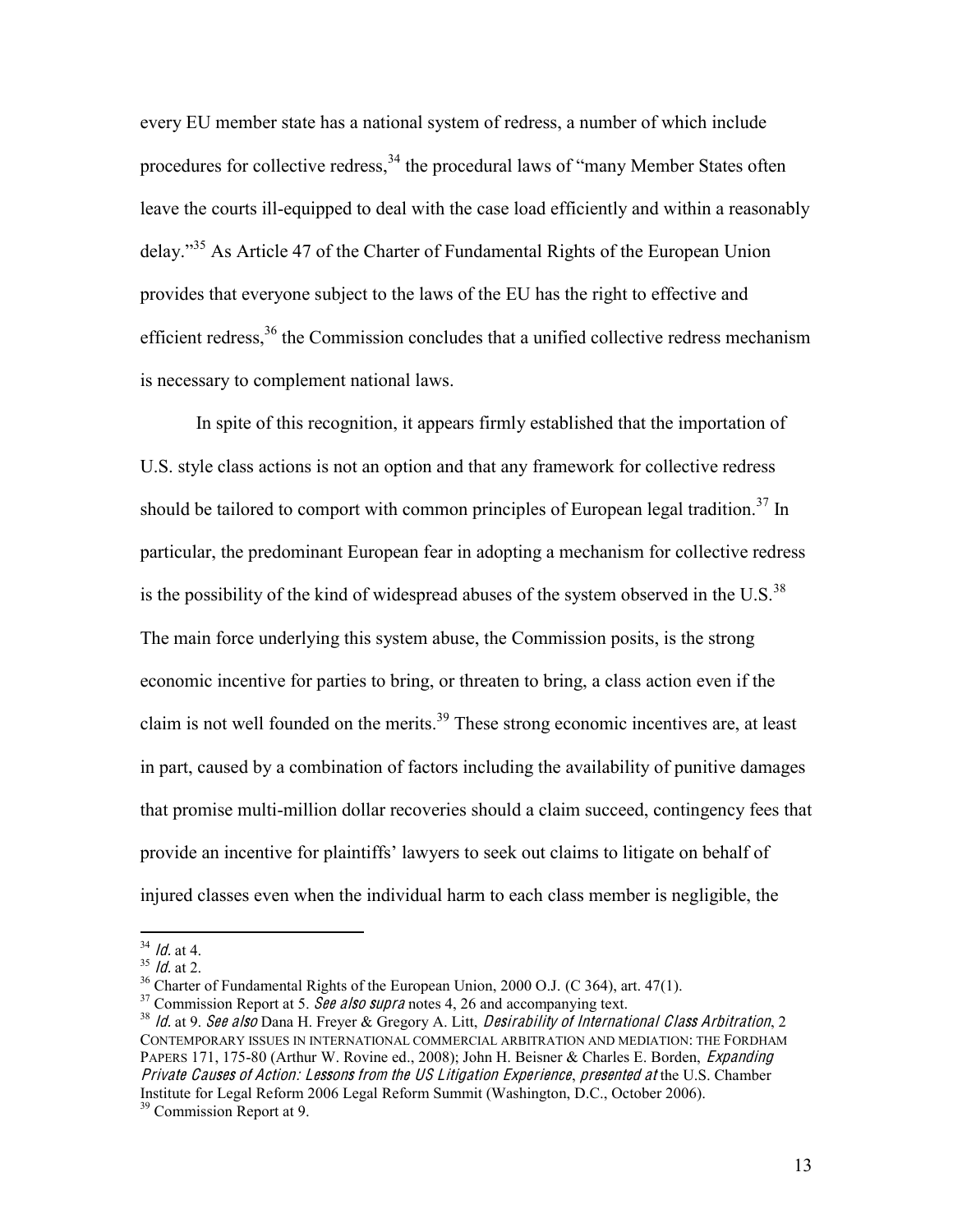enormous costs of wide-ranging discovery procedures even before litigation commences, and the absence of limitations as to standing that allow virtually anyone to bring a class action on behalf of an open class of injured parties. The mere possibility that a defendant business might find itself entangled in this kind of costly and lengthy public relations nightmare arguably coerces businesses into settling even merit-less claims simply to avoid the burden of having to defend against such claims in court.<sup>40</sup> As a consequence of recognizing these perceived shortcomings in the U.S. class action system, the European Commission has emphasized that particular attention must be paid to creating a collective redress system with strong safeguards sufficient to preserve the balance between preventing abusive litigation on the one hand, and preserving effective access to justice for potential class members on the other.<sup>41</sup>

With this goal in mind, a uniform collective redress mechanism for Europe should be efficient, avoid costly and lengthy litigation, provide effective safeguards against abusive over-litigation of merit-less claims, and take into account Europe's long tradition of embracing the role of representative bodies in remedying large-scale violations of the law. The following section argues that a modified form of U.S. style class arbitration offers the balance that Europe seeks while ensuring that the principles of justice underlying European jurisprudence are protected.

 <sup>40</sup> <sup>S</sup>ee, <sup>e</sup>.g. In re Rhone-Poulenc, Rorer, Inc., 51 F.3d 1293, 1299-1300 (7th Cir. 1995) (Judge Posner decertified class to protect defendants from "blackmail settlements"); Newton v. Merrill Lynch, 259 F.3d 154, 164 (3d Cir. 2001) (Judge Scirica noted the "hydraulic pressure on defendants to settle"); Milton Handler, Th<sup>e</sup> Shift fro<sup>m</sup> Substantiv<sup>e</sup> <sup>t</sup><sup>o</sup> Procedural Innovation<sup>s</sup> in Antitrust Suits *±* Th<sup>e</sup> Twenty-Third Annual Antitrust Review, 71 COLUM. L. REV. 1, 9 (1971) (arguing that class actions force defendants into "blackmail settlements"). Cf. Bruce Hay & David Rosenberg, "Sweetheart" and "Blackmail" Settlements in Class Actions: Reality and Rem<sup>e</sup>dy, 75 NOTRE DAME L. REV. 1377, 1378 (2000) (expressing doubt that class actions really blackmail defendants into settling); Charles Silver, *"We're Scared to Death": Class* Certification and Blackmail, 78 N.Y.U. L. REV. 1357 (2003) (arguing the fear of settlement blackmail is exaggerated). 41 Commission Report at 10.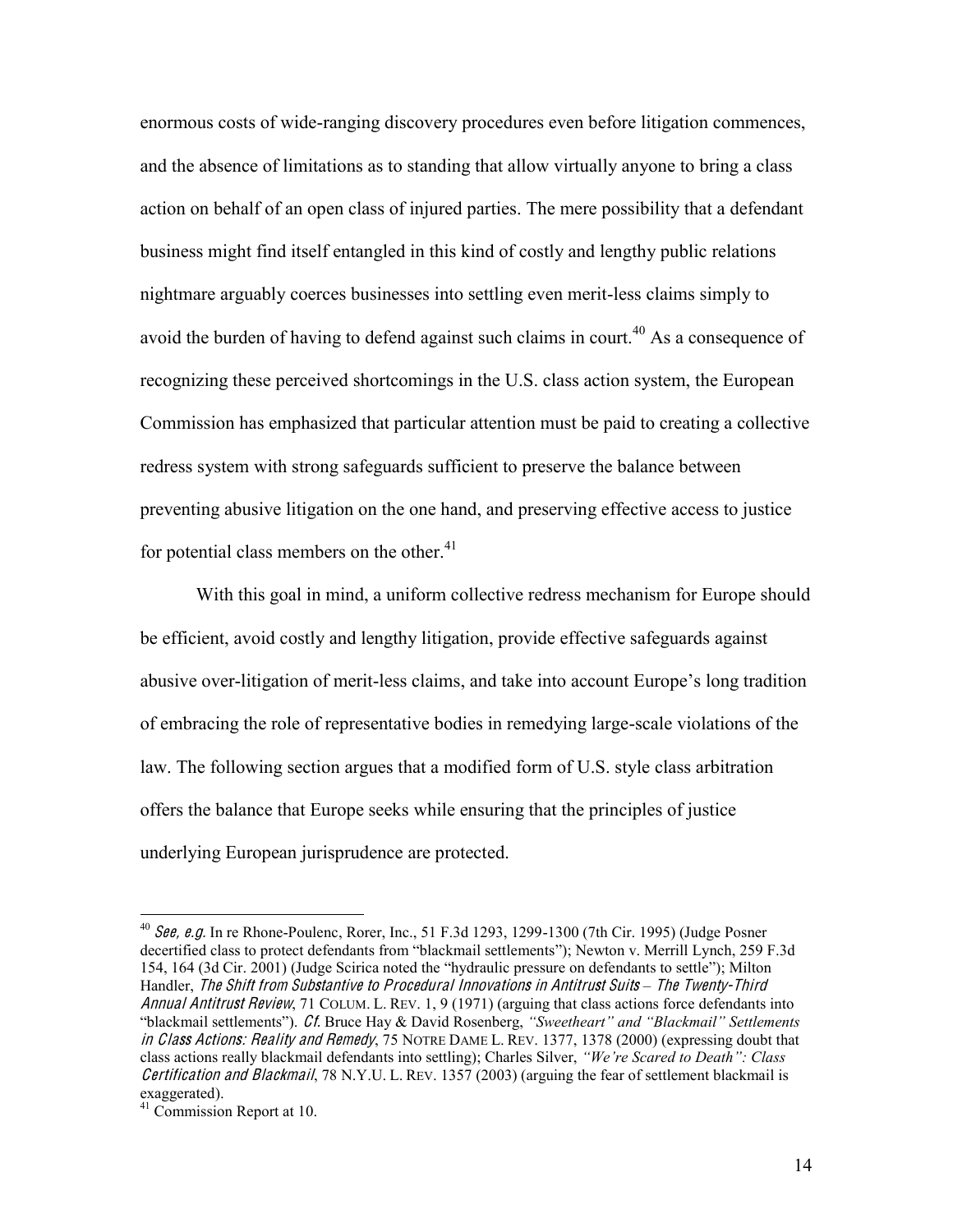#### III. HOW TO MAKE IT WORK

Given European priorities and goals in establishing a system for collective redress in the consumer rights context, it appears that a modified version of U.S. style class arbitration could provide an efficient and effective mechanism for protecting consumer rights while preventing excessive litigation. This mechanism should adopt the following features. First, it would necessitate an express arbitration agreement as well as an opt-in procedure. This would ensure that all parties to the class arbitration are knowing and voluntary participants. Second, flexible discovery procedures currently used by, for example, the International Centre for Dispute Resolution  $(ICDR)^{42}$  should be adopted to strike a balance between the broad pre-trial discovery allowed in U.S. courts and the relatively limited discovery permitted in most European nations. Third, before filing a claim with an arbitrator, an EU regulatory consumer agency should review and approve the claim to ensure that only non-frivolous claims proceed to arbitration. Fourth, the arbitration procedure should be divided into two stages – the class certification stage and the hearing on the merits. Each stage should be presided over by different arbitrators to ensure that the persons deciding whether class certification is appropriate have no incentive to certify a class simply to retain their source of income. Fifth, European style loser-pays procedures should be imposed where an arbitrator determines that the claim was filed for improper purposes such as coercing a settlement or harassing the defendant company. Finally, capped punitive damages should be allowed in cases where an arbitrator finds that the defendant intentionally or recklessly caused harm to consumers. The following section expands on each of these propositions and shows how class

<sup>&</sup>lt;sup>42</sup> ICDR Guidelines for Arbitrators Concerning Exchanges of Information (hereinafter ICDR Guidelines) (effective May 31, 2008), availabl<sup>e</sup> <sup>a</sup><sup>t</sup> http://www.adr.org/si.asp?id=5288.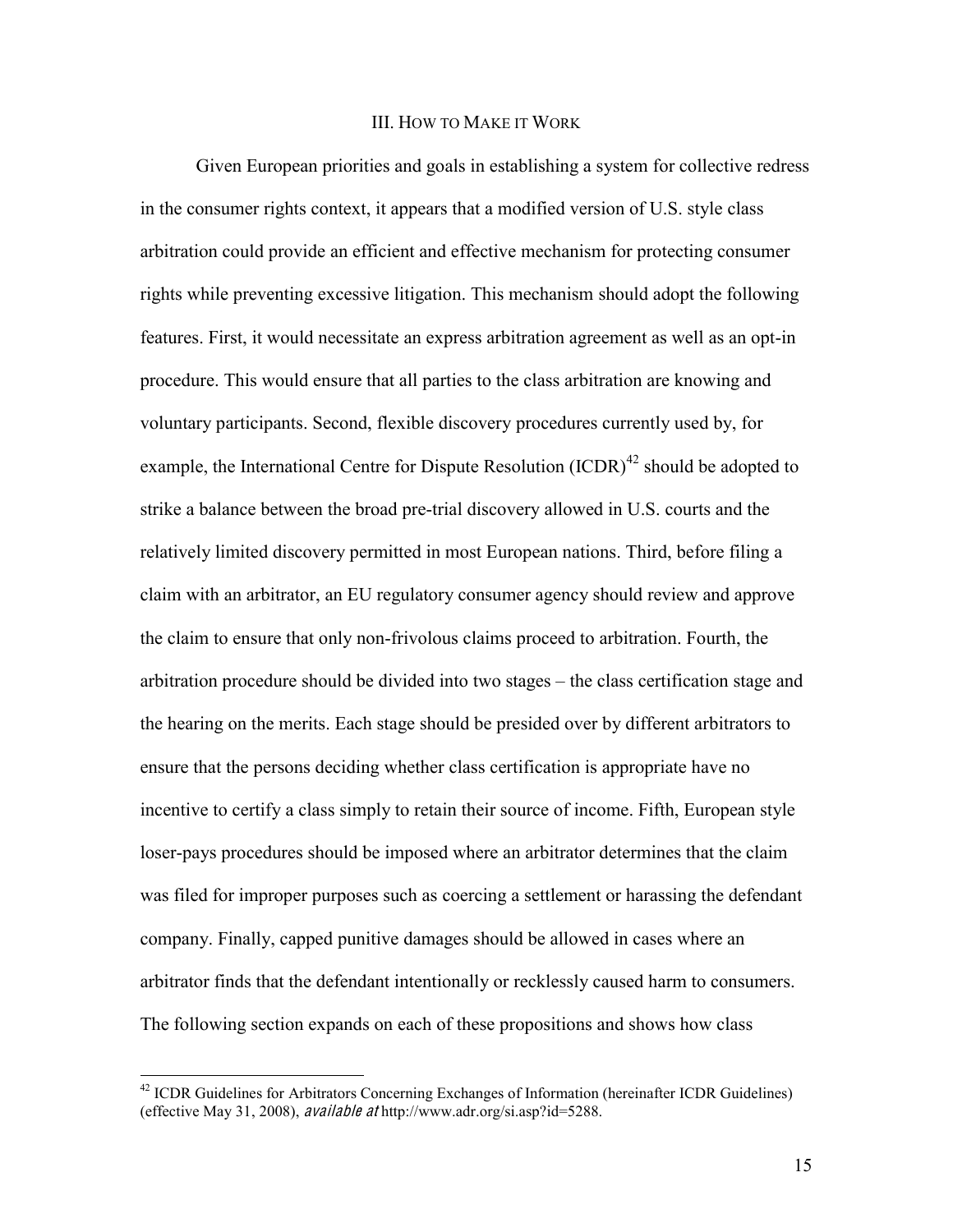arbitrations that follow this framework would effectively address European criticisms of U.S. style class actions while providing an appropriate form of redress for consumers.

# A. Arbitration Agreement and Opt-In Procedur<sup>e</sup>

One of the primary concerns in adopting a collective redress procedure is the fear that class representatives, by exercising their right to bring an action on behalf of an open class of injured parties, may determine and bind the rights of unwilling or unknowing class members without their consent.<sup>43</sup> This would arguably violate European notions of individualized justice<sup>44</sup> and would therefore be unacceptable in any European collective redress mechanism.

As the Supreme Court pointed out most recently in *Stolt-Nielsen*, arbitration is a purely consensual private means of dispute resolution.<sup>45</sup> As such, it requires that all parties to the arbitration have consented to having their claims defended in an arbitral procedure. Having a collective redress mechanism that takes the form of class arbitrations with an opt-in procedure would hence comport with European notions of individualized justice because it would ensure that all participants in the suit are aware of and have consented to having their rights bound by the class representatives. There might, however, still be concerns that even if an individual opted-into a class arbitration voluntarily, a class representative (or the plaintiffs' attorney) might act contrary to the

<sup>&</sup>lt;sup>43</sup> See supra note 4.<br><sup>44</sup> See, e.g. David L. Shapiro, *Class Actions: The Class as Party and Client*, 73 NOTRE DAME L. REV. 913 (1998) (arguing that class identity subsumes individual identity in class actions). See also Robert G. Bone, *Rethinking the "Day in Court" Ideal and Nonparty Preclusion, 67 N.Y.U. L. REV. 193 (1992); Roger C.* Cramton, *Individualized Justice, Mass Torts, and "Settlement Class Actions": An Introduction*, 80 CORNELL L. REV. 811 (1995); Eric D. Green, Advancing Individual Rights Through Group Justice, 30 U.C. DAVIS L. REV. 791 (1997); Carrie J. Menkel-Meadow, *Ethics and the Settlements of Mass Torts: When the Rules Meet the Road*, 80 Cornell L. Rev. 1159 (1995); Jack B. Weinstein, Individual Justice in Mass<br>Tort Litigation (1995).

 $45$  Stolt-Nielsen S.A. v. AnimalFeeds Int'l Corp., 130 S. Ct. 1758, 1763 (2010).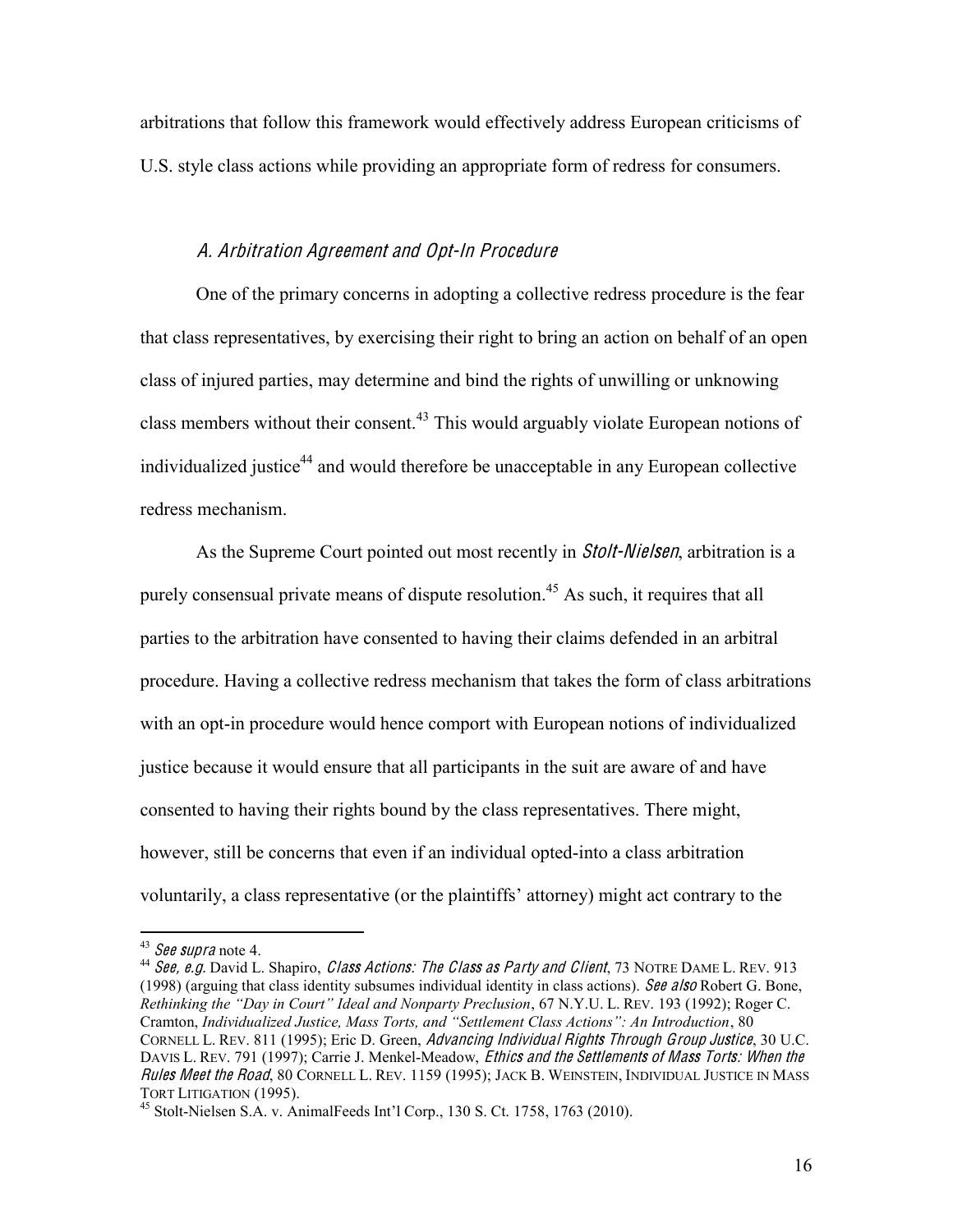class member's wishes, for example, when it comes to settlement values or litigation strategies. In order to ensure that the individual class member's rights are adequately protected, the class representative or plaintiffs' attorney should issue a brief statement to potential class members (either through public notice or by personal mail) detailing the objectives to be achieved by the class suit, a general description of priorities (e.g. injunctive relief versus damages) and a brief description of the named plaintiffs' claim. This will ensure that individuals opting-into a class proceeding feel that the named plaintiffs' injuries and outcome-priorities are representative of their own complaint and priorities. Finally, in order not to bind the representatives' hands if they should find the need to revise their list of priorities or their litigation strategy, or if they should reach a settlement agreeable to the defendant and named plaintiffs but previously unknown to other class members, such a modification or settlement should require an 80% approval by the class members. As each class member will have provided their contact information when they opted-into the class, they should be easily reachable.

In addition to its consensual nature and its procedural flexibility that facilitates the protection of individuals' rights, arbitration is a desirable means of collective dispute resolution in the European cross-border consumer redress context because "arbitral" awards are almost universally easier to enforce internationally than court judgments.<sup>46</sup> Generally speaking, most, if not all, European countries strongly endorse international arbitration. In France, for example, recent cases from both the Court of Appeal and from the *Cour de Cassation* (the French Supreme Court) highlight the strong support and

<sup>&</sup>lt;sup>46</sup> S.I. Strong, *The Sounds of Silence: Are U.S. Arbitrators Creating Internationally Enforceable Awards* When Ordering Class Arbitration in Cases of Contractual Silence or Ambiguity?, 30 MICH. J. INT'L L. 1017, 1053 (2008-09). See als<sup>o</sup> GARY BORN, INTERNATIONAL COMMERCIAL ARBITRATION, 7-10, 19  $(2001)$ .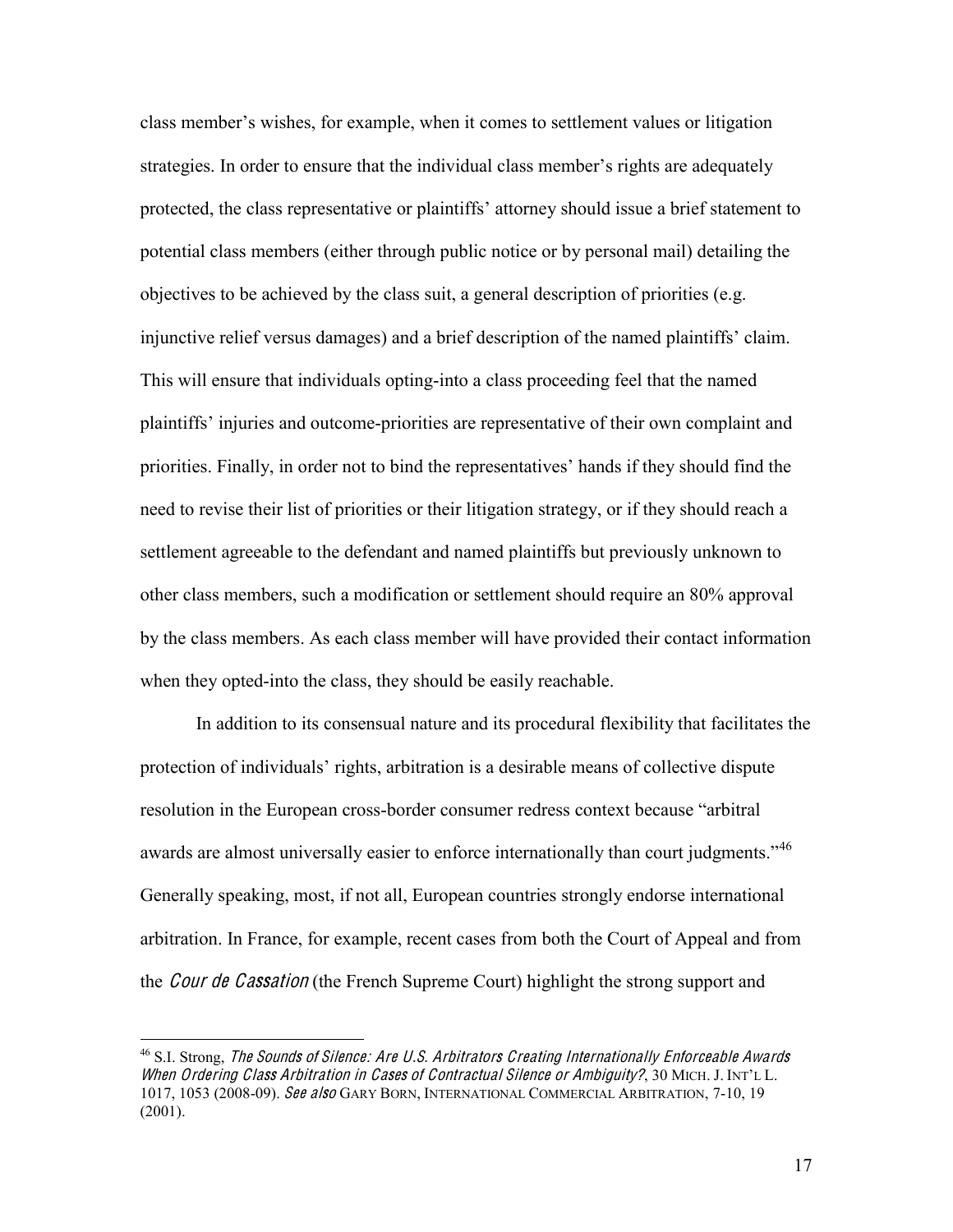deference the French courts give to arbitrators.<sup>47</sup> In the *Putrabali* case, for example, the Cour de Cassation affirmed that an international arbitration award was "not anchored in any national legal system" which in essence "qualifies the arbitral award as an international judicial decision... [The *Putrabali* holding hence] confirms the existence of an arbitral legal order which is independent from national legal orders.<sup> $348$ </sup> On this basis, the *Cour de Cassation* decided that an international arbitral award does not need to be affirmed by any national court to be recognized and enforced. Additionally, the French Supreme Court recently decided in *SNF v. Cytec*<sup>49</sup> that there can be virtually no review on the merits of a case decided in arbitration. Such review would only be granted if the arbitrators flagrantly violated principles of international public policy. This decision is significant because it imposes a very high standard of review, but also because it measures that standard by international as opposed to domestic public policy thereby giving arbitrators more flexibility and leeway in rendering their decisions,  $50$  especially as public policy "is a concept characterized by relativity in time and space,"<sup>51</sup> meaning that it is always evolving.

Similarly, Germany, although still highly skeptical of collective dispute resolution, seems to strongly endorse international arbitration. For example, even though appeals of arbitral awards to the *Bundesgerichtshof* (German Supreme Court) are possible,<sup>52</sup> the court very rarely accepts such cases for review. At present, the ratio is approximately 5 to 1 against acceptance, which means that the *Bundesgerichtshof* accepts

 $47$  Philippe Pinsolle, *Recent Significant French Judicial Decisions Involving International Arbitration*, 2 CONTEMPORARY ISSUES IN INTERNATIONAL COMMERCIAL ARBITRATION AND MEDIATION: THE FORDHAM

<sup>&</sup>lt;sup>48</sup> *ld.* at 117.<br>
<sup>49</sup> Société SNF v. Société Cytec Industries BV, Cass. Civ. 1, June 4, 2008, No. 06-15.320.<br>
<sup>50</sup> See supra note 47, at 121.<br>
<sup>51</sup> Natalya Shelkoplyas, THE APPLICATION OF EC LAW IN ARBITRATION PROCEEDI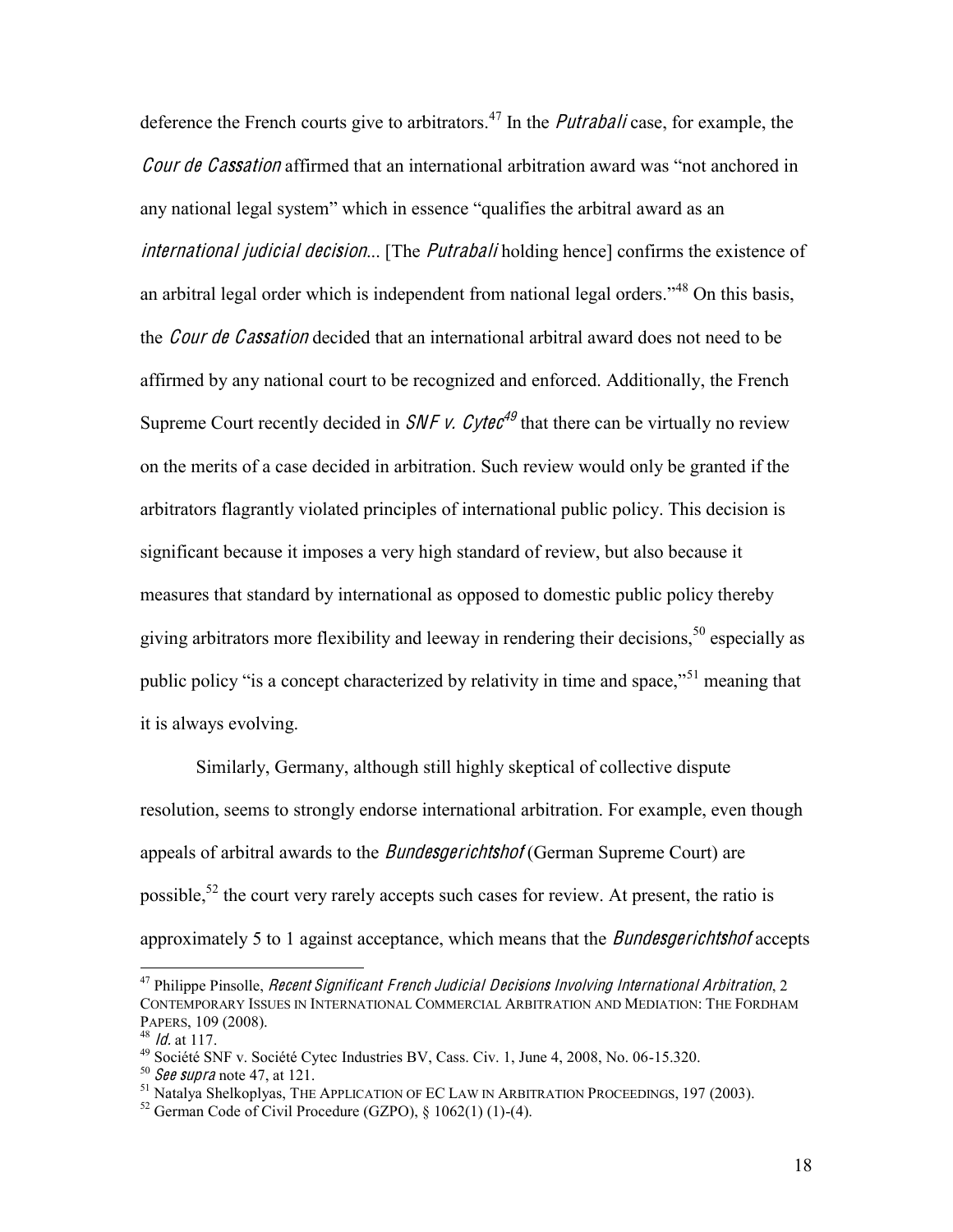only three to five international arbitration cases annually for reconsideration.<sup>53</sup> This suggests that strong deference is given to arbitrators and their competency in deciding disputes. Most notably, however, all 29 countries discussed in section II.A. *supra* have signed the 1958 Convention on the Recognition and Enforcement of Foreign Arbitral Awards (The New York Convention) that requires countries to enforce international arbitral awards granted outside their home-state unless the party opposing enforcement proves a set of very limited conditions such as proven incapacity of one or more parties to the arbitration or invalidity of the arbitration clause in the underlying agreement.<sup>54</sup> This indicates a generally pro-arbitration stance taken by European countries, especially with regards to the international arbitration of cross-border disputes.<sup>55</sup> Given the advantages offered by arbitration's flexible procedures and its consensual nature as well as the generally favorable attitude of Europe toward arbitration, class arbitrations are likely to be an acceptable means of collective redress suitable to protecting the rights of consumers in the EU.

### B. Discovery

While the U.S. rules of civil procedure generally permit fairly broad pre-trial discovery, European nations have traditionally imposed much more stringent

 $53$  Hilmar Raeschke-Kessler, *Recent Austrian, German and Swiss Judicial Decisions Involving* International Arbitration, 2 CONTEMPORARY ISSUES IN INTERNATIONAL COMMERCIAL ARBITRATION AND MEDIATION: THE FORDHAM PAPERS, 125 (2008).<br><sup>54</sup> Convention on the Recognition and Enforcement of Foreign Arbitral Awards – the "New York"

Convention (1958), Art. V, available at http://www.uncitral.org/pdf/english/texts/arbitration/NY-conv/1958 NYC CTC-e.pdf.

 $^{55}$  S.I. Strong, The Sounds of Silence: Are U.S. Arbitrators Creating Internationally Enforceable Awards When Ordering Class Arbitration in Cases of Contractual Silence or Ambiguity?, 30 MICH. J. INT'L L. 1017, 1053-54 (2008-09) (noting the increasingly pro-arbitration stance of countries across the world as evidenced by the "widespread adoption of enforcement mechanisms such as the New York Convention and increasing acceptance of liberalizing legislation... The scope of arbitrable issues has also expanded steady over the years, suggesting that States now put more trust in arbitrators' ability to handle complex  $issues...$ " $).$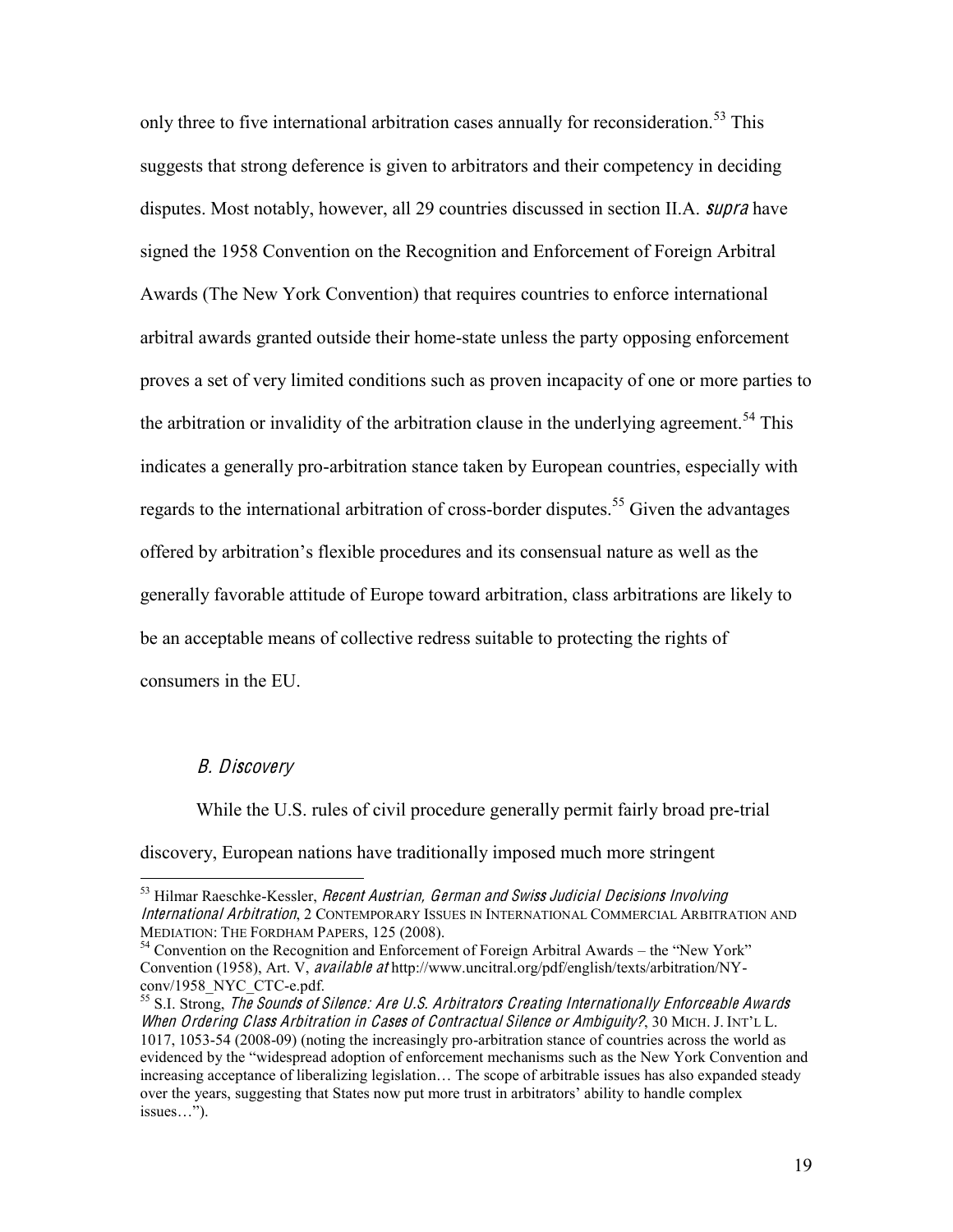limitations.<sup>56</sup> The flexibility of discovery procedures offered by arbitration hence provides a further reason in favor of adopting class arbitration as the predominant mechanism for collective redress in Europe. As the various international arbitration associations have slightly varying provisions concerning the scope of discovery permitted,<sup>57</sup> arbitration would give the parties to the proceeding the option to choose the set of discovery rules that seems best suited to their needs. As it is likely, however, that parties might disagree as to which arbitration association provides the most favorable discovery guidelines, the European class arbitration mechanism here proposed should have a fall-back discovery provision similar to that provided by the ICDR.

The ICDR guidelines state that it is their primary goal to provide a dispute resolution mechanism that is "simpler, less expensive and more expeditious"<sup>58</sup> than resort to litigation in national courts. In this vein, the guidelines instruct arbitrators to manage the exchange of information between parties with a view to maintaining efficiency and economy. The ICDR further requires that arbitrators "endeavor to avoid unnecessary delay and expense while at the same time balancing goals of avoiding surprise, promoting equality of treatment, and safeguarding each party's opportunity to present its claims and defenses fairly."<sup>59</sup> The ICDR's guidelines for discovery, or "exchanges of information," hence appear to strike a desirable balance between permitting discovery that is extensive

 $56$  John H. Beisner & Charles E. Borden, *Expanding Private Causes of Action: Lessons from the US* Litigation Experience, presented <sup>a</sup><sup>t</sup> the U.S. Chamber Institute for Legal Reform 2006 Legal Reform Summit (Washington, D.C., October 2006), p. 1.

 $57$  For a comprehensive summary of the discovery procedures provided by various international arbitration associations including among others the ICDR, the International Bar Association (IBA), United Nations Commission on International Trade Law (UNCITRAL), and the International Institute for Conflict Prevention and Resolution (CPR), see Irene C. Warshauer, *Electronic Discovery and Arbitration: A* Shortcut Through E-Discovery, 2 CONTEMPORARY ISSUES IN INTERNATIONAL COMMERCIAL ARBITRATION AND MEDIATION: THE FORDHAM PAPERS 255 (2008).<br><sup>58</sup> ICDR guidelines, at 1.<br><sup>59</sup> *Id.* at 1.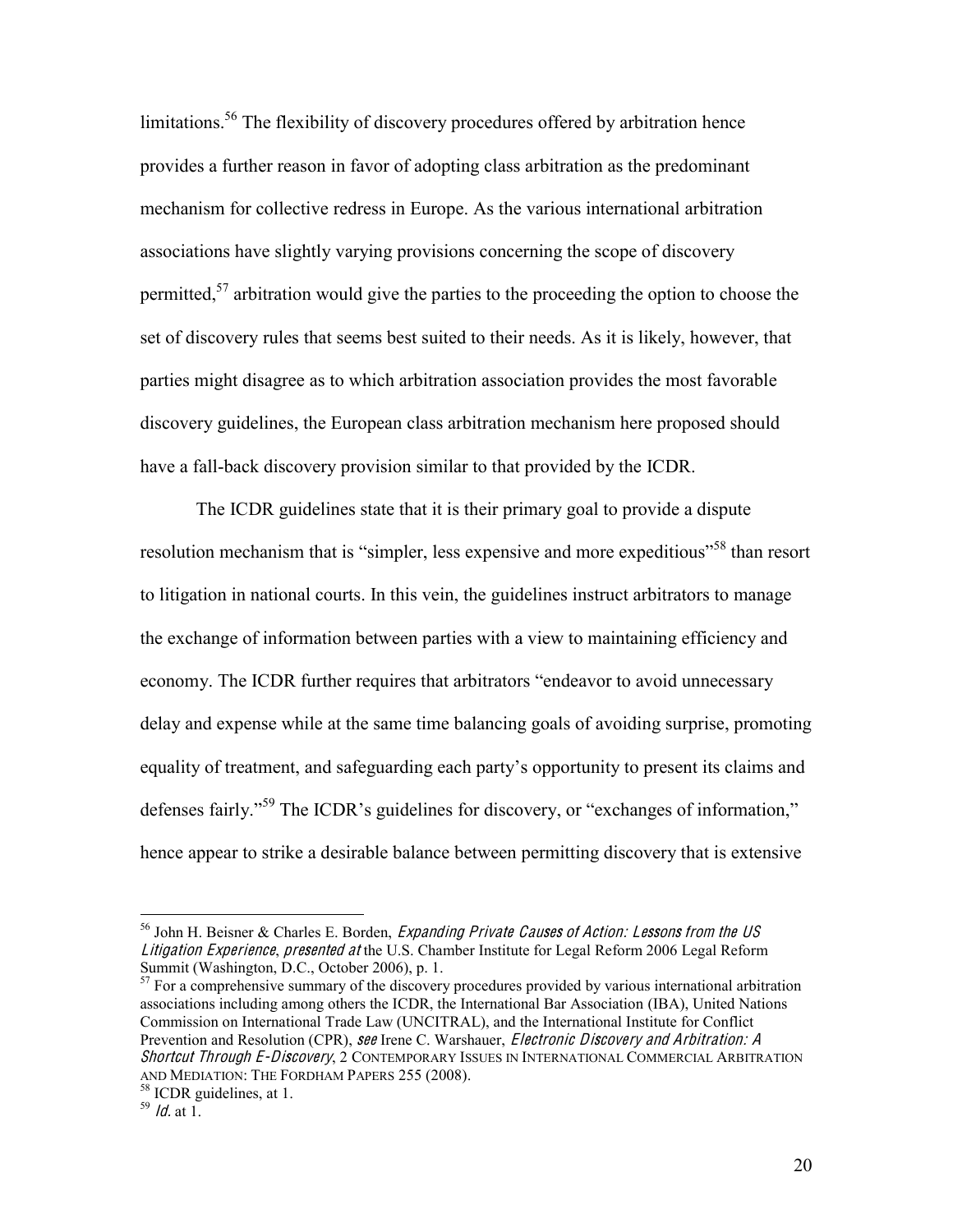enough to meet the parties' needs and ensuring that such discovery does not become exorbitantly expensive. Especially today, when electronic discovery is becoming increasingly common, the costs of discovery procedures appear to be sky-rocketing<sup>60</sup> and a focus on economical yet practical discovery is hence crucial to any successful system for collective dispute resolution, especially one that depends on the voluntary agreement of all parties concerned.

Additionally, the ICDR guidelines provide that arbitrators only grant requests by one side for documents in the possession of the opposing party if those documents are reasonably believed to exist and to be relevant and material to the outcome of the case. "Requests for documents shall contain a description of specific documents... along with an explanation of their relevance and materiality to the outcome of the case."<sup>61</sup> These requirements ensure that discovery will likely be more limited than in the U.S. and therefore less costly and more similar to European discovery procedures. This is especially advantageous should a party to an arbitration need to request a local European court to enforce the discovery order, a likely scenario should the opposing side refuse to comply with the arbitrators' orders. The necessity for such enforcement procedures, however, should be minimal given that the ICDR guidelines provide that the arbitrators may draw adverse inferences from a party's refusal to comply with discovery orders and may take such refusal into account in allocating costs.<sup>62</sup>

Such a flexible procedure admittedly gives the arbitrators broad discretion in determining the scope of appropriate discovery. However, given that the guidelines

 $60$  Irene C. Warshauer, *Electronic Discovery and Arbitration: A Shortcut Through E-Discovery*, 2 CONTEMPORARY ISSUES IN INTERNATIONAL COMMERCIAL ARBITRATION AND MEDIATION: THE FORDHAM PAPERS at 255 (2008).<br><sup>61</sup> ICDR Guidelines at 2.<br><sup>62</sup> *Id.* at 3.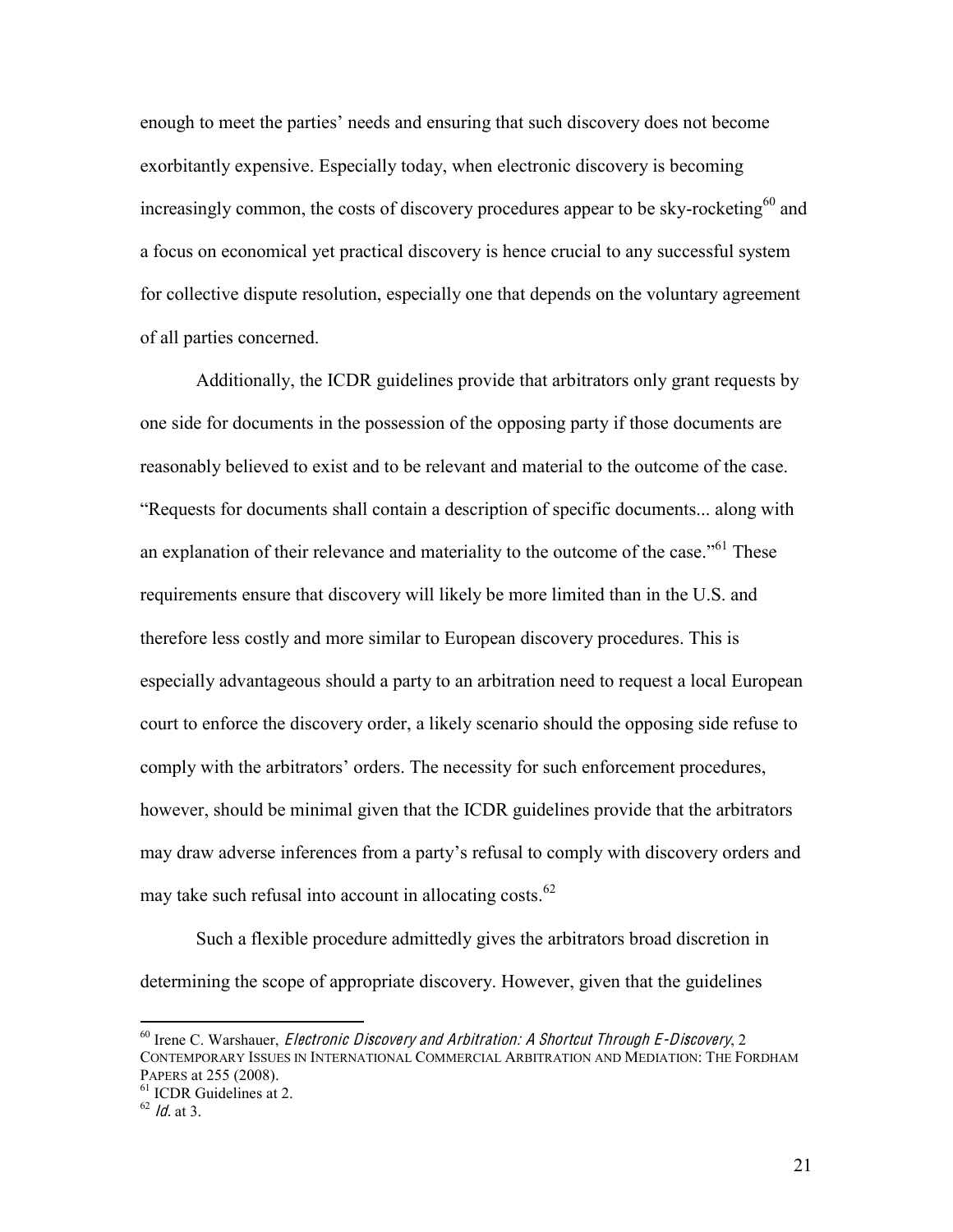provided under the ICDR procedures are likely no less detailed than discovery rules for judges hearing a case in a local court, it is unlikely that the parties will be adversely affected by these provisions, especially since the parties are free to choose the arbitrators hearing their case. Additionally, should a party believe that the arbitrators' discovery orders are genuinely unfair or in violation of the discovery guidelines, that party is still free to defend their position should the opposing side decide to seek enforcement in a local court. In sum, this flexible approach to discovery provides pragmatic guidelines that allow for sufficiently broad discovery to ensure that each side can adequately present their case while striving to keep discovery costs as low as possible.

## C. Consume<sup>r</sup> Ag<sup>e</sup>ncy Approval

As noted in Table 1, *supra*, 18 of the 29 European states under consideration currently permit agencies, associations, or other public bodies to bring claims to protect the rights of consumers, even in countries that do not allow individuals to bring claims on behalf of a class. This comports with the general European tradition of preferring regulatory solutions over individual litigation. Given the importance of regulatory schemes in European legal jurisprudence and the need for effective funding solutions,  $63$  a collective redress mechanism that incorporates an element of regulatory supervision might be more acceptable to those European nations that are currently still skeptical of a uniform system of collective dispute resolution (e.g.  $Germany<sup>64</sup>$ ) than one that has no place for regulatory involvement. The following structure would give consumer agencies

 $63$  Commission Report at 11.<br> $64$  Resolution of the Bundesrat (Federal Council), Green Paper from the Commission of the European Communities on Consumer Collective Redress, COM(2008) 794 final, Council document 16658/08, esp. ¶¶ 4-5, *available at* http://ec.europa.eu/consumers/redress\_cons/responses/MS\_Bundesrat\_en.pdf.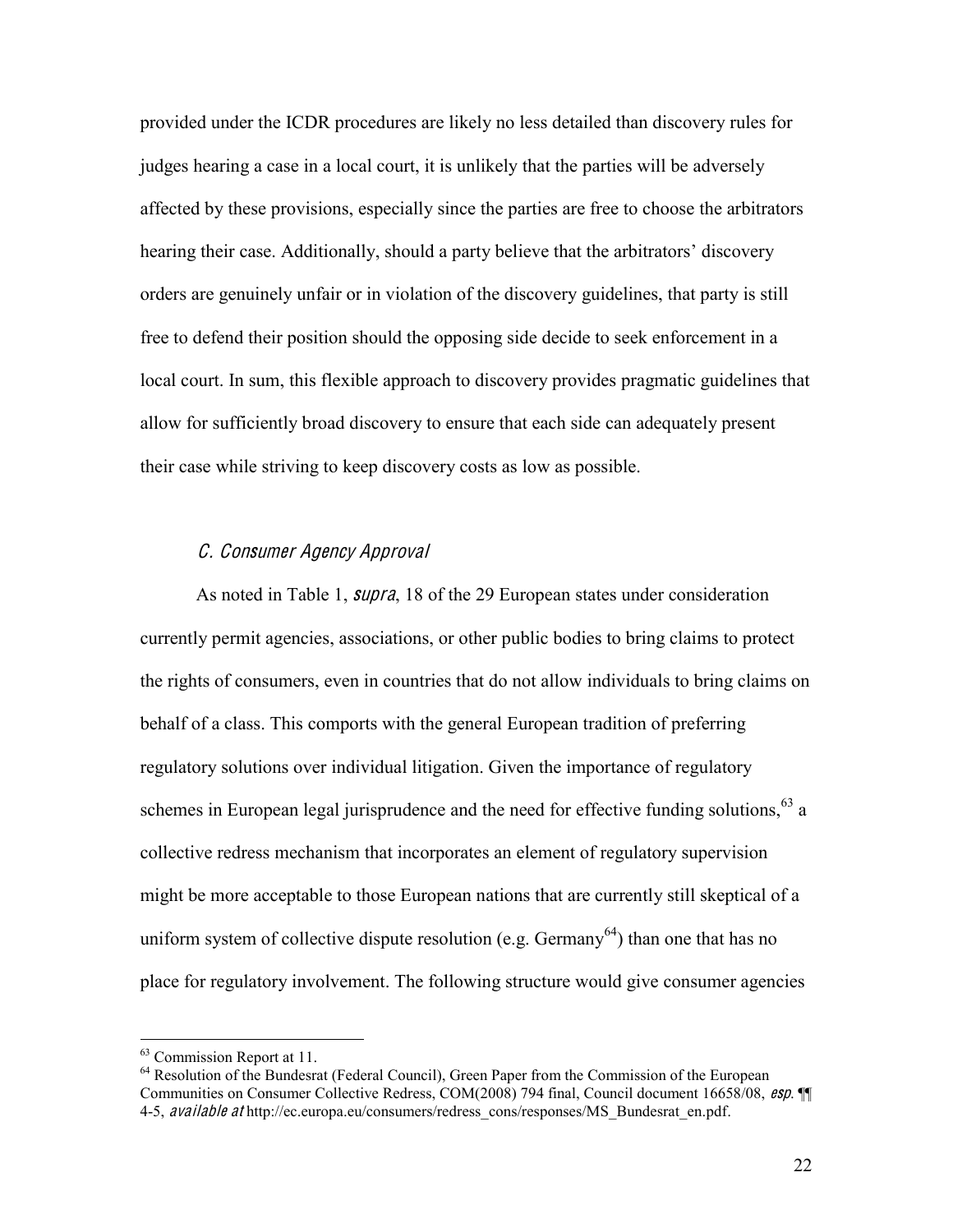a place in the collective dispute resolution mechanism while ensuring that individuals are still free to defend their own rights in class proceedings should they prefer to do so.

For cases in which the underlying contract(s) contains an arbitration clause that is construed to permit class arbitrations or where all parties agree to arbitrate their claim, a regulatory government branch such as a national or EU consumer agency should be required to approve a claim before a class representative or plaintiffs' attorney proceeds to arbitration. In this scenario, the agency does not decide whether a claim is likely to succeed on the merits or whether an arbitrator is likely to certify the plaintiff class; the approval procedure should focus solely on whether the claim appears to be frivolous.<sup>65</sup> This is a very low standard of review, but one that provides a safeguard against abusive filing of claims to harass or coerce a defendant business into settling. To assuage fears that consumer agencies might, consciously or subconsciously, (dis-)approve claims based on the perceived merits of the case, the agency's decision should be appealable in court where the decision should be reviewed de novo.

For cases in which there is no arbitration clause and the parties affected by the claim cannot unanimously agree to class arbitration, the consumer agency should decide whether a regulatory response would effectively address the problem and redress the harm. If so, a regulatory response to the problem should be adopted to save the cost of litigation. However, where a regulatory response will either be less effective in rectifying the wrong or deterring future wrongdoing, or where such a response will not adequately compensate the harmed consumers, the claim should proceed to class action litigation. While this structure would give consumer agencies significant leeway in deciding how to

23

 $65$  For present purposes a "frivolous" claim is defined as a claim that is utterly without merit either because of a lack of factual basis or of a supporting legal argument for the claim.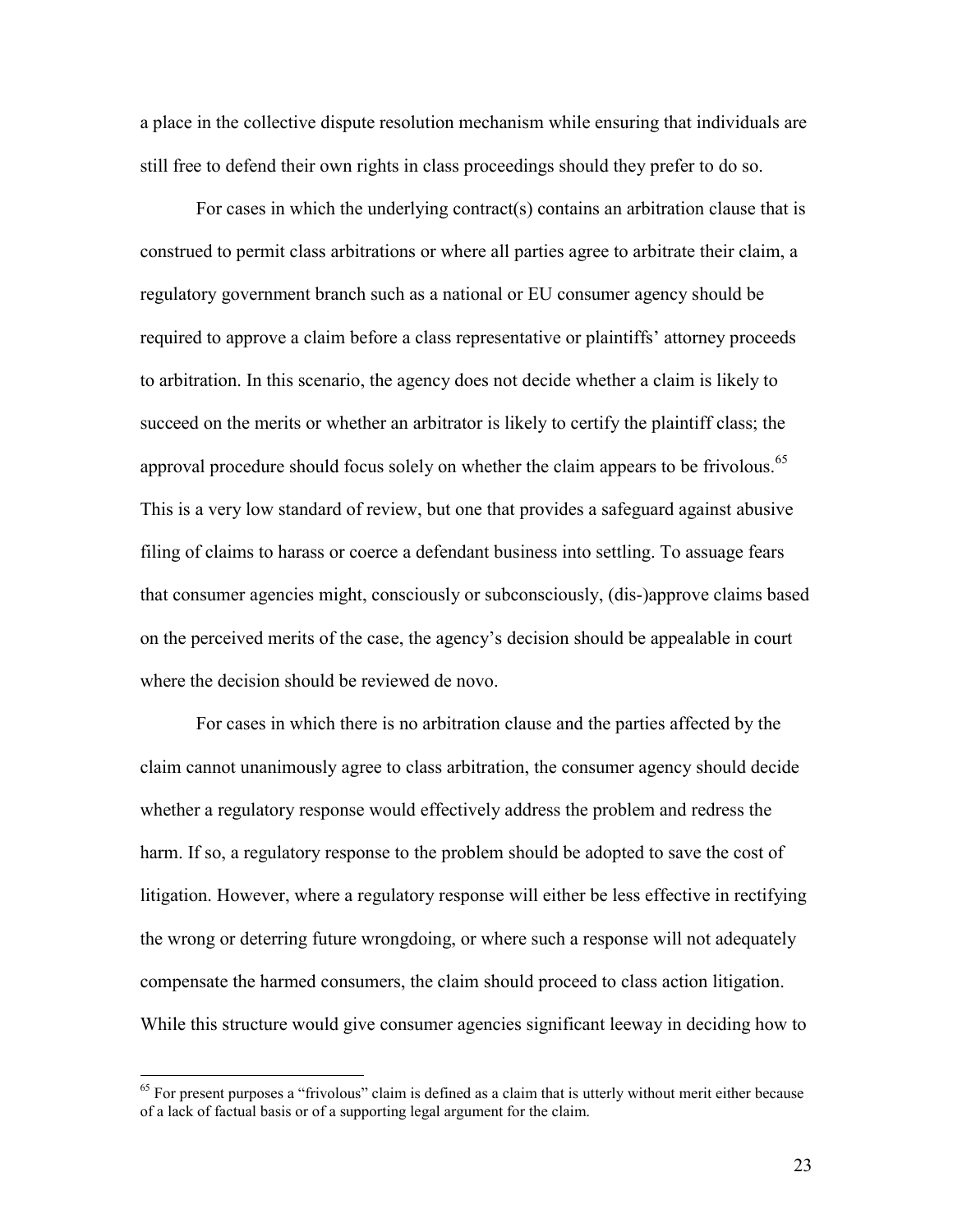respond to large-scale wrongdoing, such a scheme would simply follow the already existing tradition of preference for regulatory responses while simultaneously at least opening the door for the option of class actions where such a procedure would be superior.<sup>66</sup>

# D. Procedural Division Betwee<sup>n</sup> Class Certification and Hearing on th<sup>e</sup> Merits

One concern that might frequently arise in the class arbitration context to dissuade a defendant from agreeing to class arbitration is the fear that arbitrators are likely to certify a class even where unwarranted simply to retain their source of income, at least where arbitrators are paid per day. Conversely, if arbitrators are paid a lump-sum for the entire course of the proceedings, plaintiffs might fear that arbitrators will refuse to certify a class to avoid having to hear the case on the merits without additional compensation. One way to avoid this dilemma is to split the class arbitration procedure into two separate stages with different arbitrators for each. In the first stage, arbitrators decide whether class certification is appropriate based on rules similar to those set out in the AAA and JAMS rules for class arbitration, **see supra** at 6. If so, the arbitration proceeds to the second stage  $-$  the hearing on the merits.

While there might be some fear of escalation of costs where different arbitrators need to be employed for each stage, this fear is not necessarily well founded as the parties, as is usual in arbitration proceedings, are largely free to structure payments and

<sup>&</sup>lt;sup>66</sup> The precise structure of a uniform European class action lies outside the scope of this paper, but it is suggested that it should loosely follow the same format suggested for class arbitrations. The opt-in procedure would ensure that only willing and knowing class members are bound by the outcome of the class action, the "loser-pays" mechanism will deter potential plaintiffs from abusive or frivolous litigation, and capped punitive damages for cases of intentional or reckless infliction of harm on consumers will both deter potential defendants and provide an incentive for potential plaintiffs with a genuine claim to file suit even if the value of each individual claim would be negligible.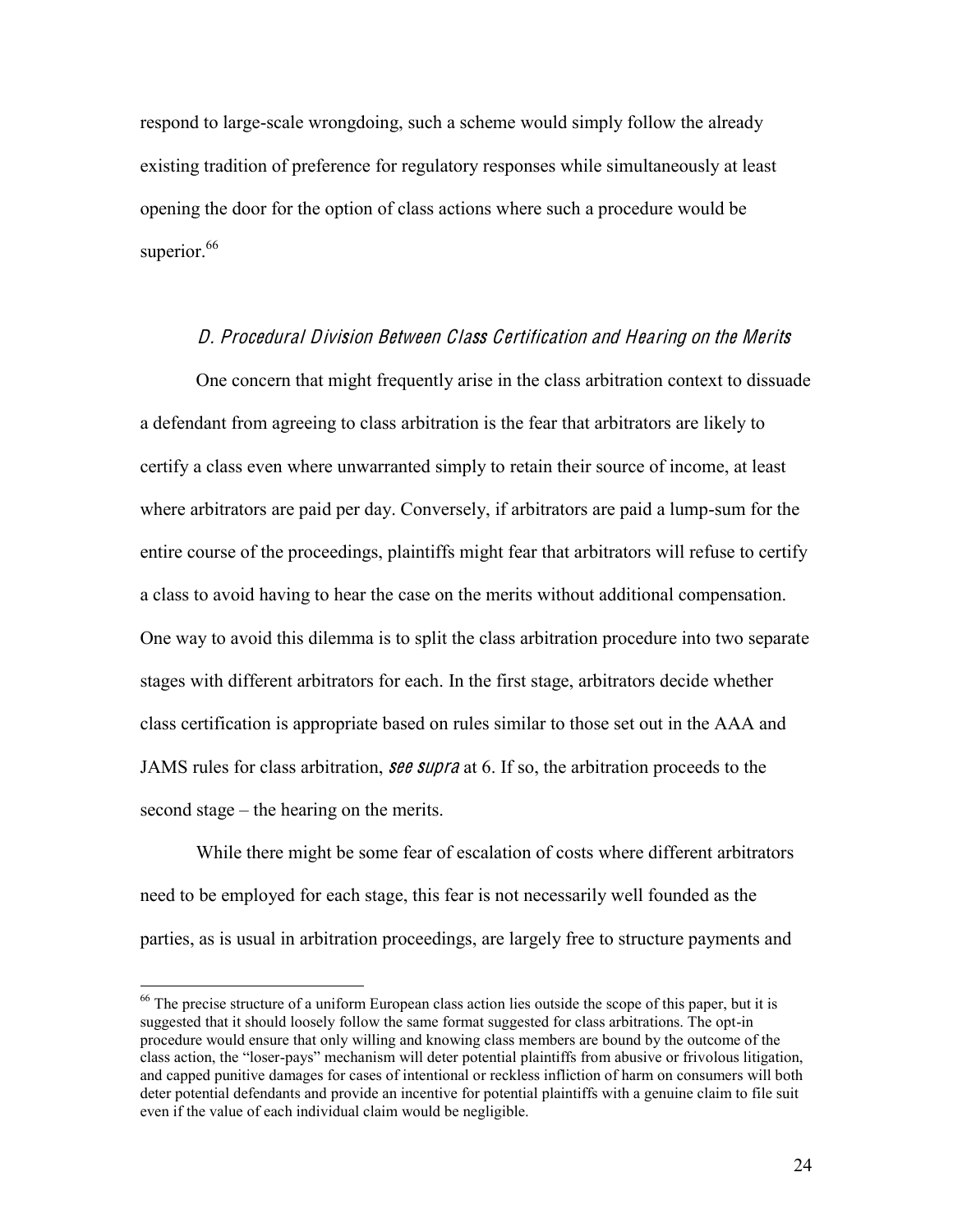appoint arbitrators of their choosing, the criteria for which could include the amount of the arbitrators' fees. Additionally, the parties to the arbitration might find that the advantage of being able to exert some influence over the time-frame of the proceedings and the option to choose the arbitrator(s), as opposed to the uncertainty over which judge will be assigned to hear the class action case in court or what type of regulatory sanction the consumer agency might enforce, outweighs the cost of financing the two-stage arbitration proceeding. How the burden of financing the arbitration should be divided among the parties remains largely a contractual matter to be agreed upon by the contracting parties, but, in cases where the consumer agency determines that the class plaintiffs might have a valid claim but insufficient funds to proceed, there should be a method for obtaining agency funding. This would not put additional financial burdens on the agency. Without recourse to arbitration, the agency would likely have to implement expensive procedures  $-\mathbf{b}$  be they regulatory or litigious  $-\mathbf{t}$  or redress the harm done to the consumers where it finds a claim to be meritorious and even where the agency finds the claim lacking on the merits, it would have to expend substantial sums in investigating the matter. The agency would hence likely incur little to no *additional* costs by subsidizing a plaintiff class's arbitration proceedings.

#### E. Fee-Shifting Provision - Lose<sup>r</sup> Pay<sup>s</sup>

The "loser pays" principle provides that the losing party pays the opposing side's costs. While this procedure does not apply in U.S. class actions, it is a common feature of civil law jurisdictions and should be adopted in the class arbitration context with one significant modification  $-$  it should only apply where the arbitrators determine that a

25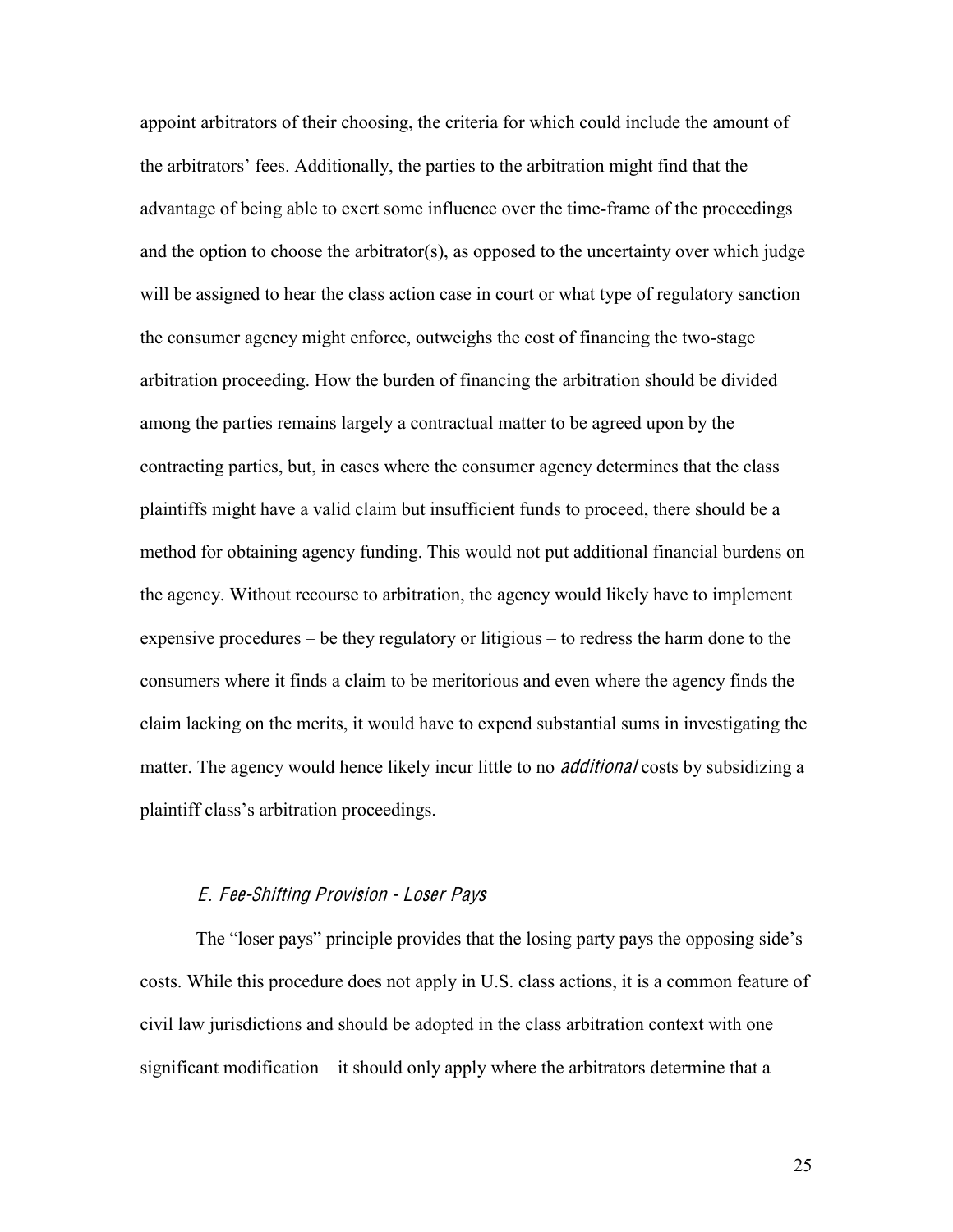claim was so merit-less that it could only have been brought for improper purposes like harassing the defendant company. In essence, this procedure complements the agency approval stage and provides a further safeguard against abusive litigation. In the approval stage, the agency is only permitted to disapprove a claim if it finds the claim frivolous. In reaching its decision, the agency is limited to a consideration of the basic allegations and facts of the case as alleged by the plaintiff class.<sup>67</sup> As this means that the agency has no recourse to independent investigation of the veracity of the factual allegations or to the defendant's side of the case, it is possible that merit-less and/or maliciously motivated claims might proceed to arbitration. Providing that the loser pays the opposing side's costs where the arbitrator determines that a claim was filed for abusive purposes will dissuade such claims.

One might argue that this determination could simply be made by the agency exante to avoid unnecessary costs. This, however, is not advisable because in the majority of cases the most significant or even only proof of malicious intent in roping a defendant into class arbitration proceedings will be the utter and complete lack of evidentiary support for the plaintiff class's claims. If the agency were permitted to make a determination of malicious intent, it would need to consider the plaintiffs' claim on the merits which would shift the entire procedure to a hearing on the merits in front of the agency rather than a qualified, neutral, and party-appointed panel of arbitrators. This shift would sacrifice many of the advantages of class arbitration while likely not reducing the discovery and other costs incurred by the parties in the arbitration proceedings.

 $67$  As the agency's approval is required before a class arbitration proceeding is commenced, the defendant will not have had an opportunity to present their legal counterarguments or to disprove the potential plaintiffs' factual assertions.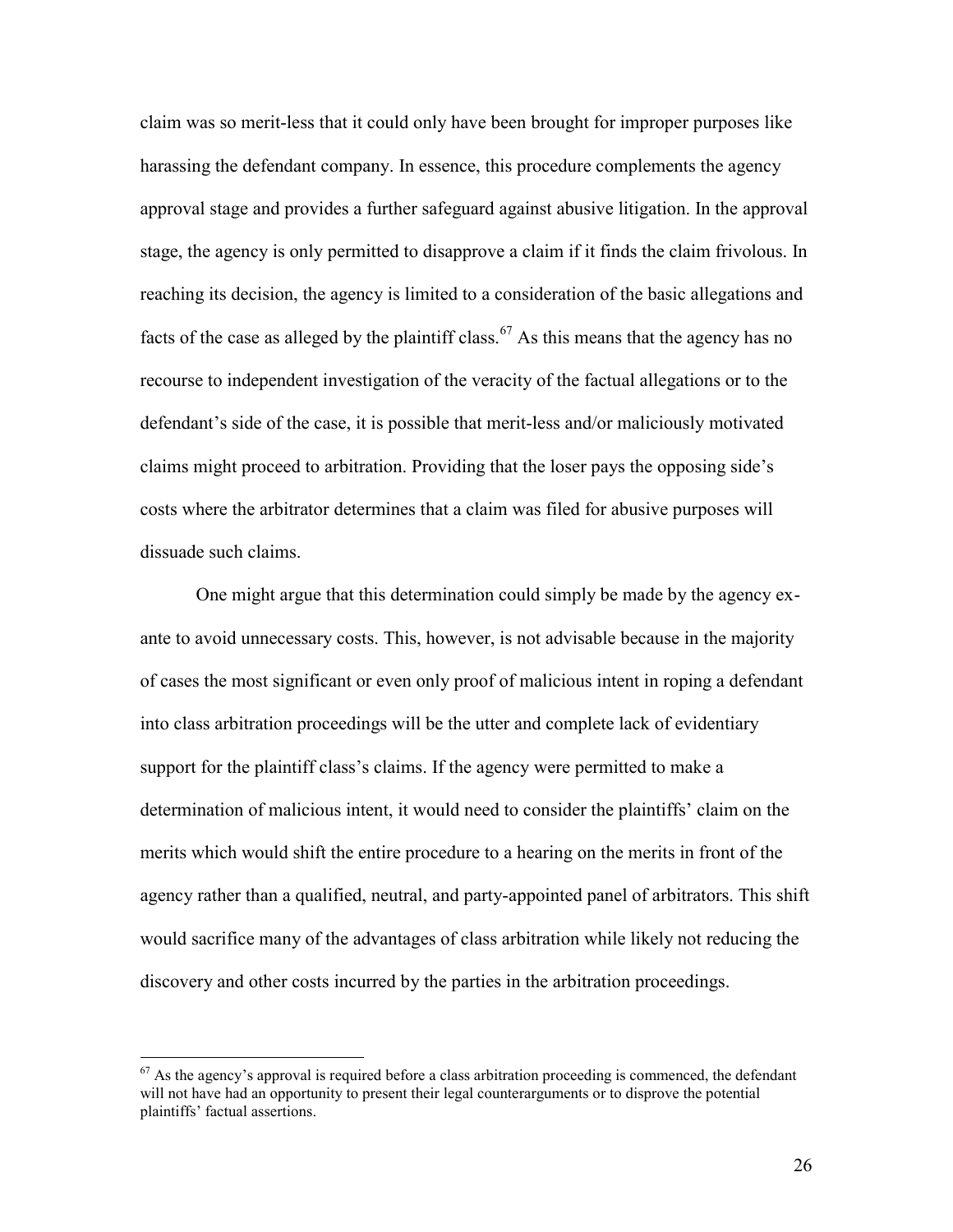Should an arbitrator determine that the plaintiffs' claim was filed to harass the defendant company and therefore order the plaintiffs to pay the defendant's costs, the question remains who will be responsible for the payment  $-$  the plaintiff class, the plaintiffs' attorneys, or the agency that approved the claim for filing? The solution to this problem proposed here is to divide the costs among the plaintiffs' attorneys and the class members with the former paying 75% and the latter 25%. The reasoning supporting this conclusion applies almost exclusively to the consumer redress context. Usually, consumers will know whether or not they have been harmed by a business's products or practices and should therefore be aware that they are opting into a class that demands compensation for a harm its members did not suffer. In some cases, however, it is possible that consumers are unaware of the harm they are incurring because business schemes that have minimal negative impact on individual consumers are too complex or too well hidden to be discovered by the average victim. The plaintiffs' attorneys on the other hand should have the capacity and overview to analyze all the available information and make a judgment call on whether or not a claim is more than "utterly without merit." Given the extremely high threshold for finding an abusive claim filing in the absence of express evidence to that effect, these determinations should be extremely rare. But where they are made, it is highly likely that an educated, qualified attorney would have realized just how merit-less the claim was. Given these logical implications and the inefficiency of equitable apportionment hearings in each case of abusive claim filing, it seems that a 75/25 distribution of the costs provides a workable compromise.

27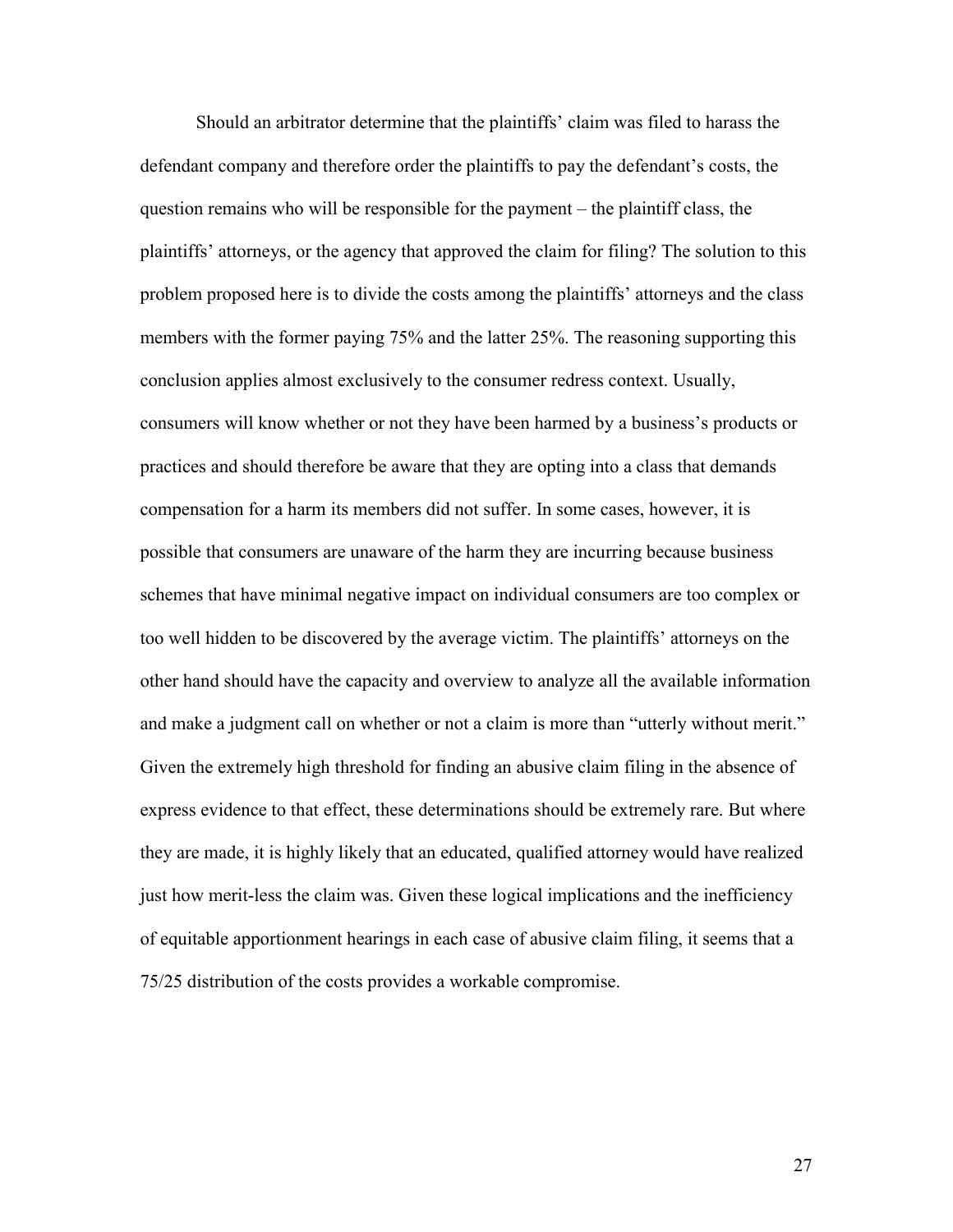## F. Capped Punitiv<sup>e</sup> Damage<sup>s</sup>

Although punitive damages have traditionally not been available in most European countries, they should be introduced in the consumer class arbitration context for intentional or reckless wrongdoing for two reasons. First, widespread harm to consumers might frequently involve small claims that would not be worth litigating individually. In the U.S., where class actions involve an opt-out procedure, the value of the individual claim is less problematic because the onus is on the class member to optout, an unlikely event if the individual has no incentive to litigate the claim on their own. In the European scheme here proposed, however, the value of the claim might be so small as to render it not worth the paperwork involved in opting-into a class proceeding. In order to ensure that small but widespread wrongs, that in the aggregate likely greatly benefit the wrongdoing company, are redressed by the system, punitive damages should be permitted where the defendant has acted either intentionally or recklessly in causing harm to the group of consumer plaintiffs. Second, punitive damages should be permitted as an additional deterrent against defendant misconduct.

Recognizing, however, that punitive damages are not part of the European legal tradition and that the frequency of exorbitant punitive damages awards in class action litigation in the U.S. is perceived as one of the sources of abusive litigation,  $68$  the availability of such damages should be strictly limited in Europe. The cap should allow punitive damages high enough to provide an incentive for individuals with valid claims to bring a class arbitration to hold a wrongdoing defendant accountable, but not high enough for a potential plaintiff to assume the risk of triggering the fee-shifting loser pays provision described above. The cap on damages could take two forms – either a

28

 <sup>68</sup> Commission Report at 9.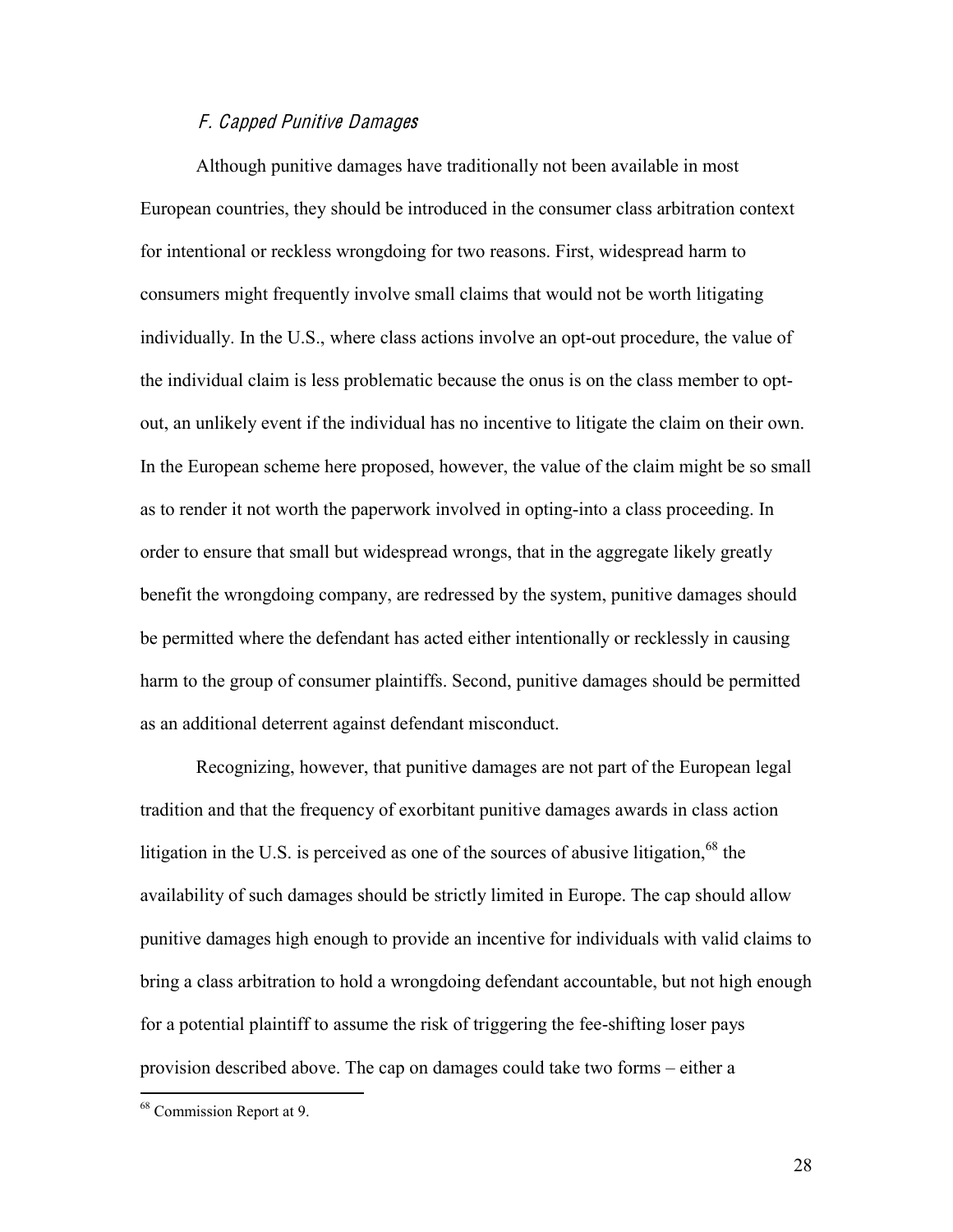percentage of the damages award or a lump-sum cap. The former method is preferable where the class is large and the claims are medium sized while the latter method is preferable in cases with smaller classes regardless of the value of individual claims. As each method might either be advantageous or disadvantageous based on the value of the claim and the size of the plaintiff class, the choice of the method of cap-determination should be left to the consumer agency that will likely have better access to relevant statistics that would indicate how large the typical class size would be and how great the value of a typical claim can be expected to be. Depending on the outcome of such a comparative analysis, the agency should choose the method that will strike the best balance between deterrence of wrongdoing and inducement to file meritorious claims.

#### **CONCLUSION**

In the United States, there have already been at least three instances of international class arbitration filings under the AAA Supplementary Rules for Class Arbitration<sup>69</sup> and at least one instance of a federal court declining to invalidate an arbitral award permitting such proceedings. In *Harvard College v. JSC Surgutneftegaz*,<sup>70</sup> the defendant, a Russian oil and gas company, claimed that class arbitration should not be permitted in cases involving international parties because it is a "uniquely American form of collective action" that "is fully at odds with the principles of international arbitration.<sup> $271$ </sup> When the arbitral tribunal rejected this line of argument and noted that JSC

<sup>&</sup>lt;sup>69</sup> See Searchable Class Arbitration Docket, *available at* http://www.adr.org/sp.asp?id=25562 (searching for CBR Enter., LLC v. Blimpie Int'l. Inc.; Harvard College v. JSC Surgutneftegaz; Bagpeddler.com v. U.S. Bancorp).

<sup>&</sup>lt;sup>70</sup> President and Fellows of Harvard College Against JSC Surgutneftegaz [Case Number 11 168 T 01654 04], 770 PLI/Lit 127.

 $71$  *Id.* at 8.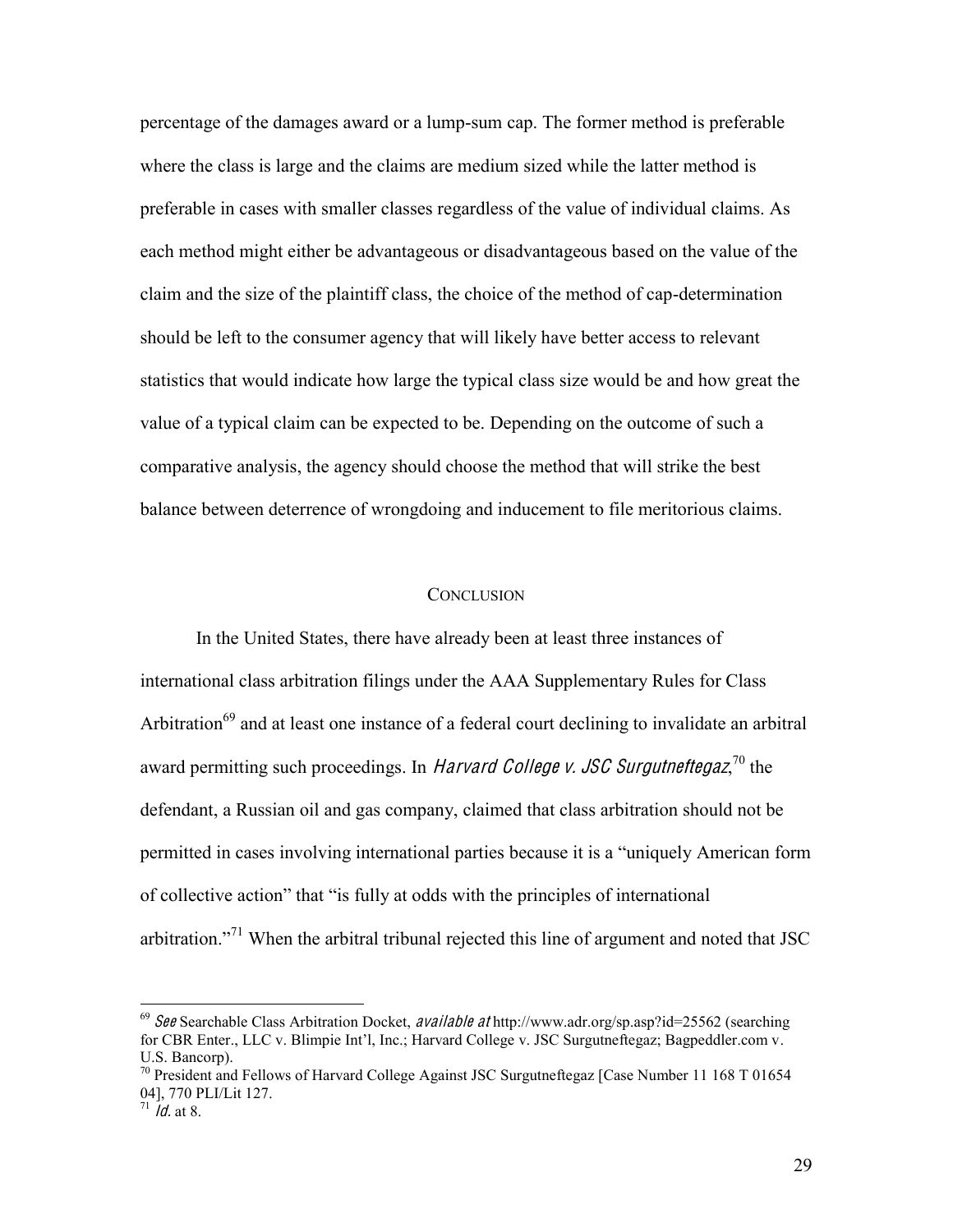Surgutneftegaz identified no principle or norm of international arbitration to that effect,  $^{72}$ JSC refused to comply with the arbitrators' holding and instead filed a petition for stay of arbitration. On appeal, the United States Court of Appeals for the Second Circuit refused to overrule the lower court's denial of the petition for stay, holding that the arbitration clause in the underlying agreement clearly evinced the parties' intent to authorize the arbitrators to decide the question of arbitrability.<sup>73</sup> Although the court did not expressly address the question, its refusal to grant JSC's petition indicates that U.S. courts, at least in the Second Circuit, do not find that class arbitrations necessarily violate established principles of international arbitration.

The attitude of European courts towards international class arbitration, on the other hand, has yet to be determined as there are currently no known cases of parties requesting European courts to enforce such arbitral awards. However, as discussed above, it is apparent that Europe is increasingly recognizing the need for a uniform collective redress mechanism and, considering European criticisms of the U.S. class action system, the EC should take advantage of the relative novelty of the concept of *international* class arbitration to structure a mechanism of collective redress that will prove to be efficient, effective, and consistent with European legal jurisprudence. The procedural malleability permitted in arbitration proceedings is especially suitable for pragmatic system design and the combination of features proposed above provides a set of guidelines tailored to meet Europe's needs and priorities. However, while the EC has clearly indicated a will to adopt a uniform collective redress mechanism, whether it will follow through remains to be seen.

30

<sup>&</sup>lt;sup>72</sup> *Id.* at 12.<br><sup>73</sup> JSC Surgutneftegaz v. President & Fellows of Harvard Coll., 167 F. App'x 266 (2d Cir. 2006).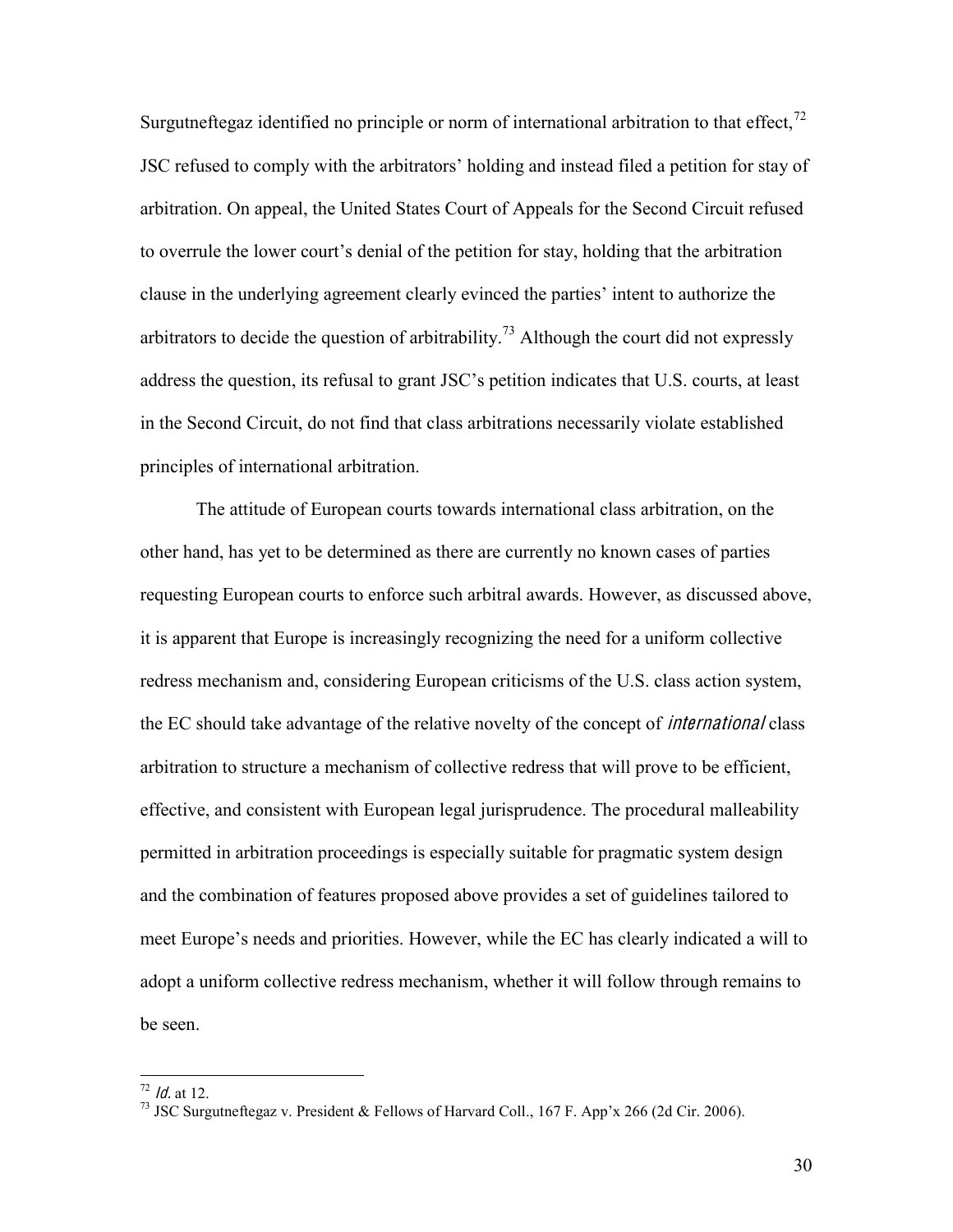# **APPENDIX A**

| Country           | Statute; Year of                                                                                 | Key Features of Aggregate or Collective Dispute                                                                                                                                                                                                                                                                                                                                                                                       |
|-------------------|--------------------------------------------------------------------------------------------------|---------------------------------------------------------------------------------------------------------------------------------------------------------------------------------------------------------------------------------------------------------------------------------------------------------------------------------------------------------------------------------------------------------------------------------------|
|                   | Enactment                                                                                        | <b>Resolution Mechanism</b>                                                                                                                                                                                                                                                                                                                                                                                                           |
| Austria           | N/A                                                                                              | • Austria does not currently have a general class or<br>group action procedure<br>• Note: in competition law cases, Austrian<br>consumer associations have successfully brought<br>claims on behalf of large groups of consumers $^{74}$                                                                                                                                                                                              |
| Belgium           | N/A                                                                                              | • Belgium does not currently have a general class or<br>group action procedure<br>· Note: Collective actions for injunctive relief<br>brought by professional and charitable<br>organizations is permitted <sup>75</sup>                                                                                                                                                                                                              |
| Bulgaria          | Civil Procedure<br>Code (Chapter 33<br>"Proceedings in<br>Class Actions"); <sup>76</sup><br>2007 | • Permits class actions for (i) non-monetary relief<br>and (ii) mass torts<br>• In option (i), the class may only seek declaratory<br>judgment on the basis of which each member is<br>entitled to individual proceeding<br>• Class action may be brought by individuals or<br>representative organizations<br>• Requires financial steadiness of representative and<br>adequacy of representation<br>• Opt-in and Opt-out procedures |
| Cyprus            | N/A                                                                                              | • Cyprus does not currently have a general class or<br>group action procedure <sup>77</sup>                                                                                                                                                                                                                                                                                                                                           |
| Czech<br>Republic | N/A                                                                                              | • The Czech Republic does not currently have a<br>general class or group action procedure<br>• Note: joinder of independent actions is<br>permissible and legal counsel may represent more                                                                                                                                                                                                                                            |

TABLE 2. KEY FEATURES OF EUROPEAN COLLECTIVE DISPUTE RESOLUTION MECHANISMS

 <sup>74</sup> Global Legal Group, International Comparative Legal Guide to: Class and Group Actions 2009, A practical insight to cross-border Class and Group Actions work, ch. 7 (2009), available at http://www.iclg.co.uk/khadmin/Publications/pdf/2314.pdf.

<sup>&</sup>lt;sup>75</sup>  $\textit{Set}$  MATTHIAS E. STORME & EVELYNE TERRYN, THE GLOBALIZATION OF CLASS ACTIONS OXFORD CONFERENCE OF 13  $\&$  14 DECEMBER 2007: BELGIAN REPORT ON CLASS ACTIONS, available at http://globalclassactions.stanford.edu/sites/default/files/documents/Belgium National Report.pdf.

<sup>&</sup>lt;sup>76</sup> CIVIL PROCEDURE CODE (BULGARIA), *available at* http://www.vks.bg/english/vksen\_p04\_02.htm.<br><sup>77</sup> Country Fiche: Cyprus, *available at* 

http://ec.europa.eu/competition/antitrust/actionsdamages/national\_reports/cyprus\_en.pdf.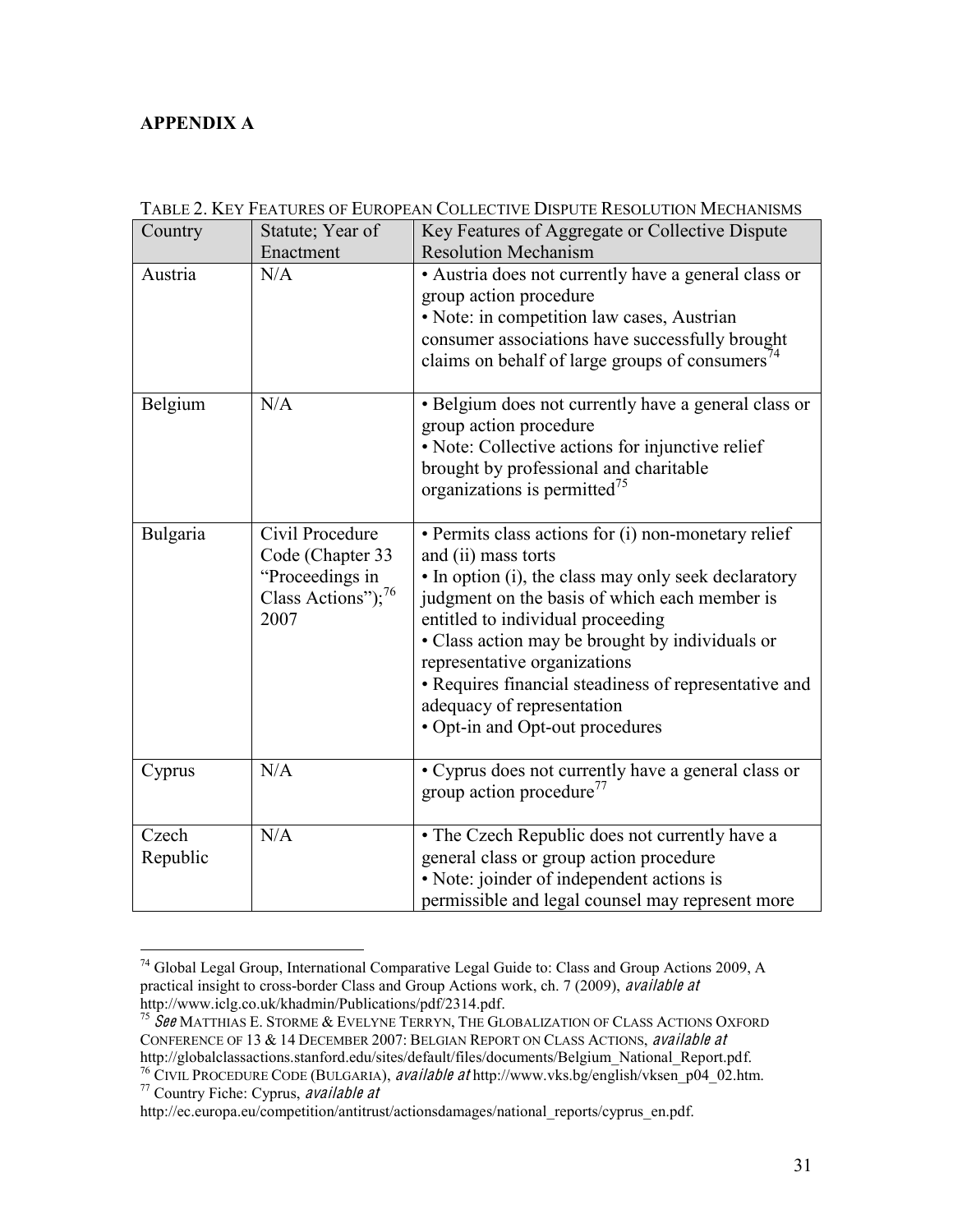|         |                                                                                                                                                          | than one client with the same claim in the<br>proceedings <sup>78</sup>                                                                                                                                                                                                                             |
|---------|----------------------------------------------------------------------------------------------------------------------------------------------------------|-----------------------------------------------------------------------------------------------------------------------------------------------------------------------------------------------------------------------------------------------------------------------------------------------------|
| Denmark | Danish Class<br>Action Act; 2007                                                                                                                         | • Permits class actions by individual plaintiffs,<br>private associations and public bodies <sup>79</sup><br>· Class certification requires common claims,<br>adequate representation & notice, and procedural<br>superiority<br>• Opt-in or Opt-out procedure at judge's discretion                |
| Estonia | N/A                                                                                                                                                      | · Estonia does not currently have a general class or<br>group action procedure <sup>80</sup>                                                                                                                                                                                                        |
| Finland | Act on Class<br>Actions<br>(Rhymäkannelaki<br>444/2007); <sup>81</sup> 2007                                                                              | • Permits group actions in consumer cases<br>• Only the government-funded "Consumer<br>Ombudsman" may bring claims on behalf of<br>consumers<br>• Requires common claims against common<br>defendant, superiority of procedure, and adequate<br>precision in class definition<br>• Opt-in procedure |
| France  | Actions Taken in a<br>Collective Interest<br>(art. L. 421-1 to L.<br>$421-8$ of the<br>Consumer Code);<br>Joint<br>Representative<br>Actions; $82$ 1990s | • Permits associations to bring group claim on<br>behalf of consumers or investors<br>• Permits monetary damages rewards<br>• Plaintiff class members must have injury of<br>common origin<br>• Opt-in procedure                                                                                    |
| Germany | Act on the<br>Initiation of Model<br><b>Case Proceedings</b><br>in Respect of<br>Investors in the                                                        | • Opt-in procedure<br>· Permits common issues of law or fact to be tried<br>in model proceedings<br>• Applies only to mass capital markets transactions<br>• Applies only to parties who have already filed suit                                                                                    |

<sup>&</sup>lt;sup>78</sup> Country Fiche – Czech Republic, p. 4, available at  $\frac{http://ec.europa.eu/competition/antitrust/actionsdamages/national reports/czech republicen.pdf.}$ 

http://ec.europa.europa.europa.europa.europa.europa.europa.europa.europa.europa.europa.europa.europa.europa.eu<br>
79 See Erik Werlauf, *Class Actions in Denmark*, 622 ANNALS AM. ACAD. POL. & Soc. Sci. 202 (2009), *available* 

 $\frac{1}{20}$  Green Paper on Consumer Collective Redress  $-$  Questions and Answers  $-$  The national different systems in place (country fiches Estonia), p. 8, availabl<sup>e</sup> <sup>a</sup><sup>t</sup>

http://ec.europa.eu/consumers/redress\_cons/countryfichesmemonumber.pdf

 $\frac{81}{100}$  RYHMÄKANNELAKI [ACT ON CLASS ACTIONS] (ACT NO. 444/2007), *English version available at* http://www.finlex.fi/fi/laki/kaannokset/2007/en20070444.pdf.

 $82 \text{ }$ See Veronique Magnier & Ralf Alleweldt, Evaluation of the Effectiveness and Efficiency of Collective Redress Mechanisms in the European Union - Country Report France (Sept. 25, 2008), available at http://ec.europa.eu/consumers/redress\_cons/fr-country-report-final.pdf.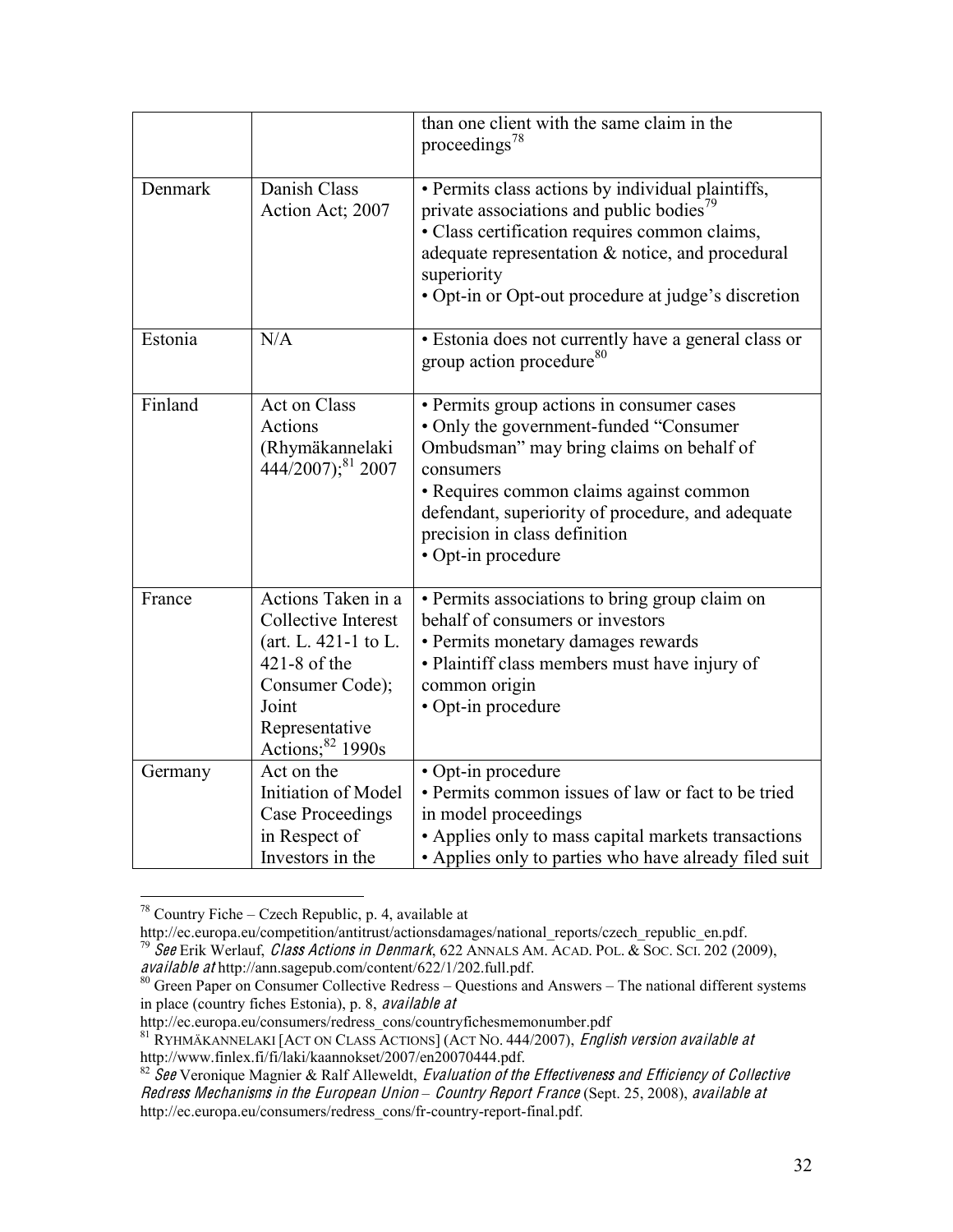|         | <b>Capital Markets</b><br>(Kapitalanleger-<br>Musterver-<br>fahrensgesetz);<br>200583 | and does not permit claims on behalf of an<br>unknown group of claimants<br>• Note: in spite of recent developments in class<br>action law, the most common form of collective<br>redress remains group complaint by associations or<br>interest groups (Verbandsklage) adopted in 1896 in<br>the Act against Unfair Competition for Associations<br>whose Purpose is to Promote Commercial Interests<br>(Verbände zur Förderung gewerblicher<br>Interessen) $84$ |
|---------|---------------------------------------------------------------------------------------|-------------------------------------------------------------------------------------------------------------------------------------------------------------------------------------------------------------------------------------------------------------------------------------------------------------------------------------------------------------------------------------------------------------------------------------------------------------------|
| Greece  | Law 2251/1994,<br>Law 3587/2007                                                       | • Collective actions are permitted by approved<br>consumer organizations on behalf of injured<br>consumers <sup>85</sup><br>· Injunction, declaratory judgment and damages<br>may be claimed                                                                                                                                                                                                                                                                      |
| Hungary | N/A                                                                                   | • Hungary does not currently have a general class or<br>group action procedure<br>• Note: upcoming reforms of the Civil Procedure<br>Rules in Hungary may introduce some form of class<br>action <sup>86</sup>                                                                                                                                                                                                                                                    |
| Ireland | N/A                                                                                   | • Ireland does not currently have a general class or<br>group action procedure<br>• In exceptional cases representative actions may be<br>permitted, but these cases are very rare; they allow<br>one action to be brought on behalf of numerous<br>parties with the same interest <sup>87</sup><br>• Parties must consent to representative action (opt-<br>in procedure)                                                                                        |

<sup>83</sup> Kapitalanleger-Musterverfahrensgesetz [Act on the Initiation of Model Case Proceedings in Respect of Investors in the Capital Markets] (2005), availabl<sup>e</sup> <sup>a</sup><sup>t</sup> http://www.gesetze-im-

internet.de/bundesrecht/kapmug/gesamt.pdf (original Sunset Clause mandating automatic expiration on November 1, 2010, extended to November 1, 2012). English translation available at

http://globalclassactions.stanford.edu/sites/default/files/documents/Germany\_Legislation\_1.pdf. <sup>84</sup> Dietmar Baetge, Class <sup>A</sup>ctions, Group Litigation & <sup>O</sup>the<sup>r</sup> Form<sup>s</sup> <sup>o</sup><sup>f</sup> Collectiv<sup>e</sup> Litigation *±* <sup>G</sup>ermany,

available at

http://www.law.stanford.edu/display/images/dynamic/events\_media/Germany\_National\_Report.pdf. 85 Civic Consulting, Country Report Greece, *available at* http://ec.europa.eu/consumers/redress\_cons/gr-country-report-final.pdf

<sup>&</sup>lt;sup>86</sup> See Press Release, Wolf Theiss, Increasing Appetite For Litigation – Class Action Lawsuits to be Introduced in Hungary (Mar. 1, 2010),

http://www.wolftheiss.com/index.php/archiv\_detail\_2010/items/730.html.

<sup>&</sup>lt;sup>87</sup> Global Legal Group, International Comparative Legal Guide to: Class and Group Actions 2009, A practical insight to cross-border Class and Group Actions work, ch. 16 (2009), availabl<sup>e</sup> <sup>a</sup><sup>t</sup> http://www.iclg.co.uk/khadmin/Publications/pdf/2332.pdf.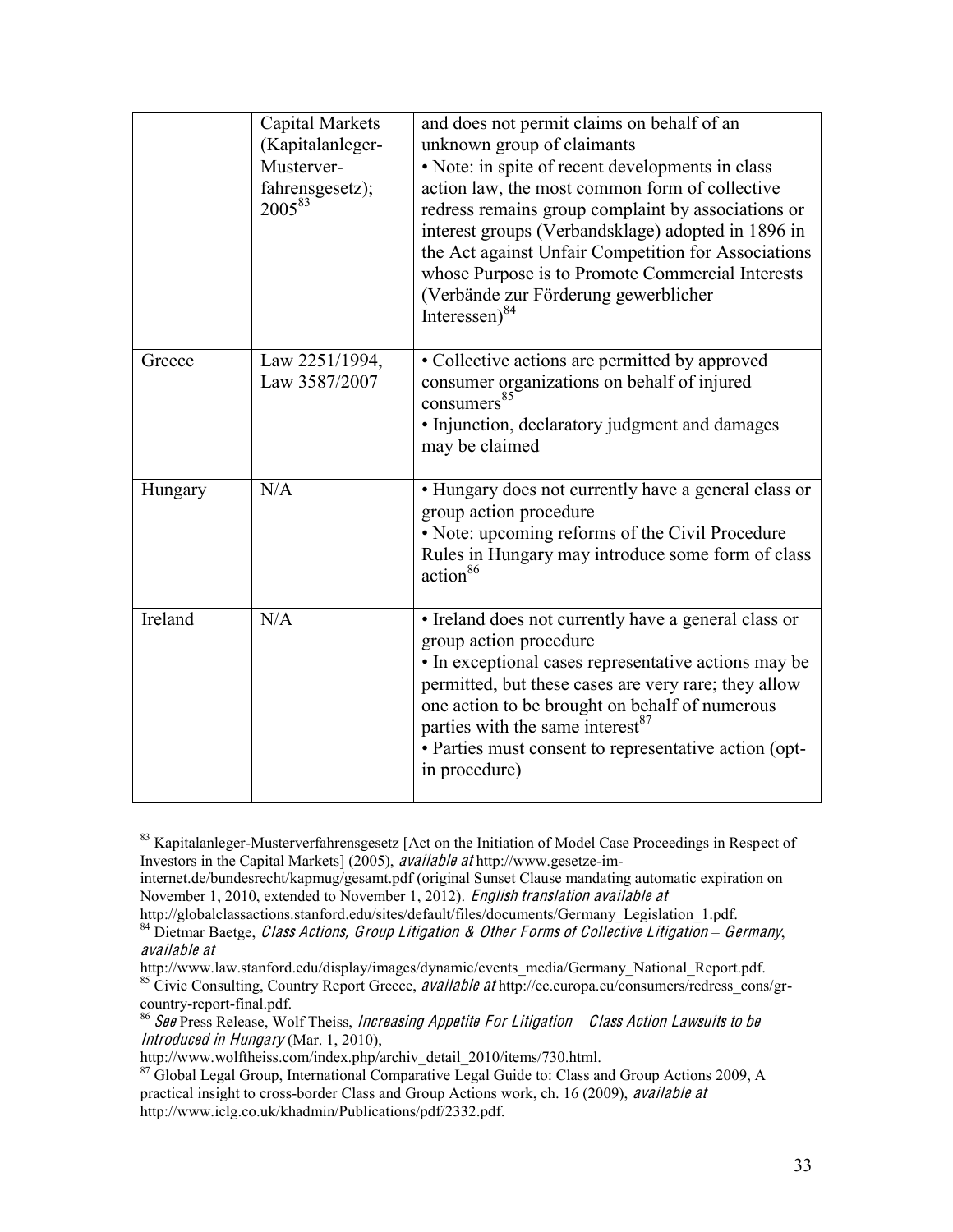| Italy       | <b>Class Action Law</b><br>2007; Consumers'<br>Code (Codice Del<br>Consumo [C.<br>Consumo] art.<br>$140$ ; <sup>88</sup> 2009 | · Permits class action (azione collettiva risarcitoria)<br>by qualified organizations (16 accredited consumer<br>associations as well as ad hoc committees)<br>• Permits award of compensatory damages in<br>consumer cases<br>• Opt-in procedure |
|-------------|-------------------------------------------------------------------------------------------------------------------------------|---------------------------------------------------------------------------------------------------------------------------------------------------------------------------------------------------------------------------------------------------|
| Latvia      | N/A                                                                                                                           | • Latvia does not currently have a general class or<br>group action procedure<br>· Series or group related claims are handled<br>according to standard provisions of the law <sup>89</sup>                                                        |
| Lithuania   | Lithuanian Civil<br>Procedure Code<br>(art. 59); 2003                                                                         | • Group actions may be brought to "protect public"<br>interest"<br>• Note: in practice art. 59 on group actions is<br>ineffective due to a legislative gap regarding the<br>filing of group claims <sup>90</sup>                                  |
| Luxembourg  | N/A                                                                                                                           | • Luxembourg does not currently have a general<br>class or group action procedure <sup>91</sup>                                                                                                                                                   |
| Malta       | N/A                                                                                                                           | • Malta does not currently have a general class or<br>group action procedure <sup>92</sup>                                                                                                                                                        |
| Netherlands | Collective<br><b>Settlement of Mass</b><br>Damages Claims<br>(WCAM); 2005                                                     | • Group actions may be brought by a foundation or<br>association acting on behalf of class members <sup>93</sup><br>• Opt-out procedure                                                                                                           |
| Norway      | Act Relating to                                                                                                               | · Permits class actions by individual plaintiffs,                                                                                                                                                                                                 |

<sup>88</sup> CODICE DEL CONSUMO [CONSUMERS' CODE] art. 140, English version available at

http://www.consumatori.it/images/stories/documenti/Codice%20del%20consumo%20english%20version.p

df.<br><sup>89</sup> While Civil Procedure Law in Latvia permits actions to be brought by several plaintiffs against one defendant, each co-plaintiff acts independently and his/her actions do not bind other co-plaintiffs. See Country Fiche: Consumer Redress - Lavia, available at

http://ec.europa.eu/consumers/redress\_cons/docs/MS\_fiches\_Latvia.pdf.<br><sup>90</sup> Lithuania's Civil Procedure Code lacks regulation on the specific procedures to be used in group actions, inter alia, whether an opt-in or opt-out model should apply, what type of notice is required, whether there is a minimum number of claims required. See Global Legal Group, International Comparative Legal Guide to: Class and Group Actions 2011, a practical cross-border insight into class and group actions work, ch. 18, p. 114 (2011), http://www.iclg.co.uk/khadmin/Publications/pdf/3980.pdf.

<sup>&</sup>lt;sup>91</sup> Country Fiche, Consumer Redress – Luxembourg, *available at* 

http://ec.europa.eu/consumers/redress\_cons/docs/MS\_fiches\_Luxembourg.pdf.

<sup>&</sup>lt;sup>92</sup> Global Legal Group, International Comparative Legal Guide to: Class and Group Actions 2010, a

practical insight to cross-border Class and Group actions work, ch. 19, p. 113 (2010), http://www.iclg.co.uk/khadmin/Publications/pdf/3177.pdf.

 $93\overline{5}$  Gee Willem H. Van Boom, *Collective Settlement of Mass Claims in the Netherlands, in* AUF DEM WEG ZU EINER EUROPÄISCHEN SAMMELKLAGE? 171-92 (Matthias Casper et al. eds., 2009).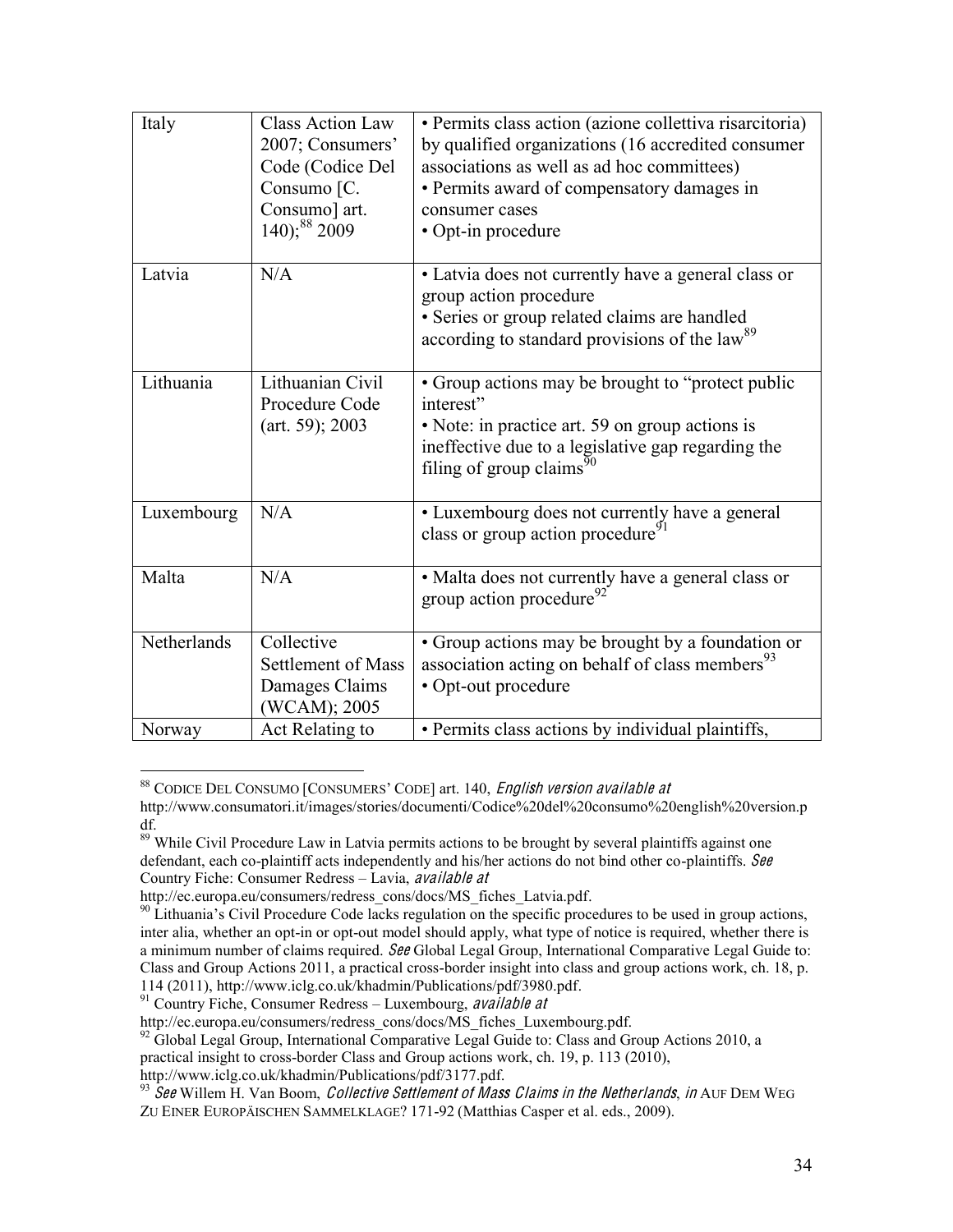|          | Mediation and<br>Procedure in Civil<br>Disputes 2005;<br>Mediation and<br>Civil Procedure<br>Act; 2008                               | public bodies or private organizations<br>• Opt-in or Opt-out procedure at judge's discretion<br>• Class certification requires common issues of law<br>or fact, adequacy of representation and procedural<br>superiority <sup>92</sup>                                                                                               |
|----------|--------------------------------------------------------------------------------------------------------------------------------------|---------------------------------------------------------------------------------------------------------------------------------------------------------------------------------------------------------------------------------------------------------------------------------------------------------------------------------------|
| Poland   | Act on Pursuing<br>Claims in Group<br>Proceedings<br>(Ustawa o<br>dochodzeniu<br>roszczen w<br>postepowaniu<br>grupowym); 95<br>2009 | • Opt-in procedure<br>• requires certification of litigation and certification<br>of the group<br>• representation by lawyer is mandatory (not<br>usually mandatory in Poland)<br>• lawyer's compensation may be no more than 20%<br>of award<br>• loser pays                                                                         |
| Portugal | Constitution of the<br>Portuguese<br>Republic, Seventh<br>Revision (art.<br>$(52)^{96}$ 2005                                         | • Permits group actions (Acção Popular) for a<br>variety of sectors, including consumer rights<br>• Individuals, associations, and local authorities<br>may bring class/group proceedings<br>• Opt-out<br>• All types of damages are recoverable<br>• Proceedings may be brought before an arbitrator if<br>the counterparty consents |
| Romania  | N/A                                                                                                                                  | · Romania does not currently have a general class<br>or group action procedure <sup>97</sup>                                                                                                                                                                                                                                          |
| Slovakia | N/A                                                                                                                                  | · Slovakia does not currently have a general class or<br>group action procedure <sup>98</sup>                                                                                                                                                                                                                                         |
| Slovenia | N/A                                                                                                                                  | · Slovenia does not currently have a general class or<br>group action procedure <sup>99</sup>                                                                                                                                                                                                                                         |

 $94$  Camilla Bernt-Hamre, *Class Actions, Group Litigation & Other Forms of Collective Litigation in the* Norwegian Courts (2007), availabl<sup>e</sup> <sup>a</sup><sup>t</sup>

http://globalclassactions.stanford.edu/sites/default/files/documents/Norway\_National\_Report.pdf.

<sup>&</sup>lt;sup>95</sup> Dziennik Ustaw (Journal of Laws) of 2010, no 7; item. 44 p. 1, *English summary available at* 

http://europeanjusticeforum.org/storage/0311%20-%20EJF%20note%20on%20Poland%20public.pdf. <sup>96</sup> Englis<sup>h</sup> <sup>v</sup>ersion availabl<sup>e</sup> <sup>a</sup><sup>t</sup>

http://app.parlamento.pt/site\_antigo/ingles/cons\_leg/Constitution\_VII\_revisao\_definitive.pdf.

<sup>&</sup>lt;sup>97</sup> Commercial Dispute Resolution, Romania, available at http://www.cdr-

news.com/component/content/article/551-romania-product-liability.

<sup>98&</sup>lt;br><sup>98</sup> Global Legal Group, The International Comparative Legal Guide to: Competition Litigation 2011, A practical cross-border insight into competition litigation work, ch. 28,156 (2009), *available at* http://www.iclg.co.uk/khadmin/Publications/pdf/3920.pdf.

 $\frac{100}{99}$  Country Fiche: Slovenia, p. 7, available at

http://ec.europa.eu/consumers/overview/country\_profile/SL\_web\_country\_profile.pdf.